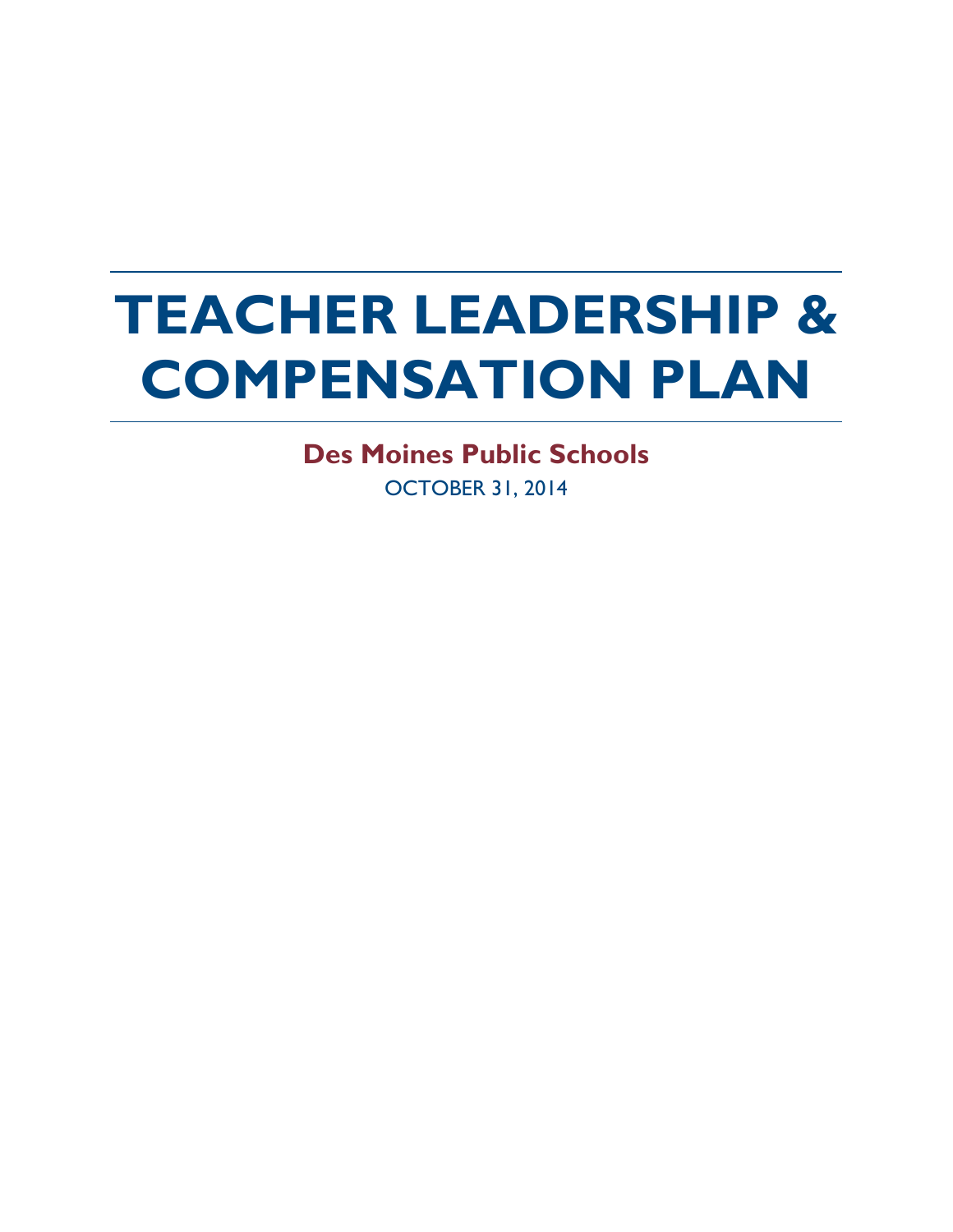# **Abstract**

**Process:** Over a two-year planning process, Des Moines Public Schools (DMPS) engaged approximately 2,000 persons and spent a collective 1,100 hours to develop the district's TLC plan in consultation with the Marzano Research Laboratory, New Teacher Center, and Gallup. This fall, the district contracted with Crock Leadership Associates to engage teachers, administrators, and parents in a series of meetings, focus groups, and surveys to refine the TLC plan. The TLC Advisory Committee dedicated nearly 150 hours to project planning.

**Vision:** The district's vision for a TLC system in Des Moines Public Schools is to recognize and reward Teacher Leaders' contributions to instructional improvement and to expand their influence and numbers in helping peers refine and improve their practices in the classroom through job-embedded professional development.

**Goals:** Goals were developed with the input of key stakeholders and are aligned with state goals:

- 1. Attract able and promising new teachers by offering competitive starting salaries and opportunities for career enhancement
- 2. Retain effective teachers by providing enhanced career opportunities
- 3. Reward professional growth and effective teaching by providing pathways for career opportunities that come with increased leadership responsibilities and increased compensation
- 4. Promote opportunities for teachers to collaborate with and learn from each other to improve core instruction and increase student achievement
- 5. Improve student achievement by strengthening instruction

**Connection to Existing Initiatives:** The DMPS TLC plan connects key district school improvement initiatives, Teacher Leader roles, and outcomes aligned to the Iowa of Department of Education's TLC System - Framework for Learning Supports:

- School Improvement Initiative #1: Identify, coach, and develop effective instructional practices within the classroom to guarantee all students access to the best teaching and learning opportunities
- School Improvement Initiative #2: Use data-driven decision-making to monitor progress and adjust instruction and program implementation
- School Improvement Initiative #3: Implement collaborative structures to maximize adult learning; distribute leadership at the school site; and capitalize on expertise among Teacher Leaders, building administrators. and central office service providers

**Plan for New Teachers:** DMPS partnered with the New Teacher Center to implement a new Induction & Mentoring program beginning in Fall 2013 to provide beginning teachers with the support necessary to ensure high levels of student achievement and improved teacher retention. The new system has a carefully sequenced 3-year Mentor Academy Training Series designed to introduce and build mentoring skills over time. With the TLC system, the number of Induction Coaches will be increased to maximize time spent one-on-one with each mentee, capitalize on time working on professional skills, and provide mentoring to 2nd year teachers.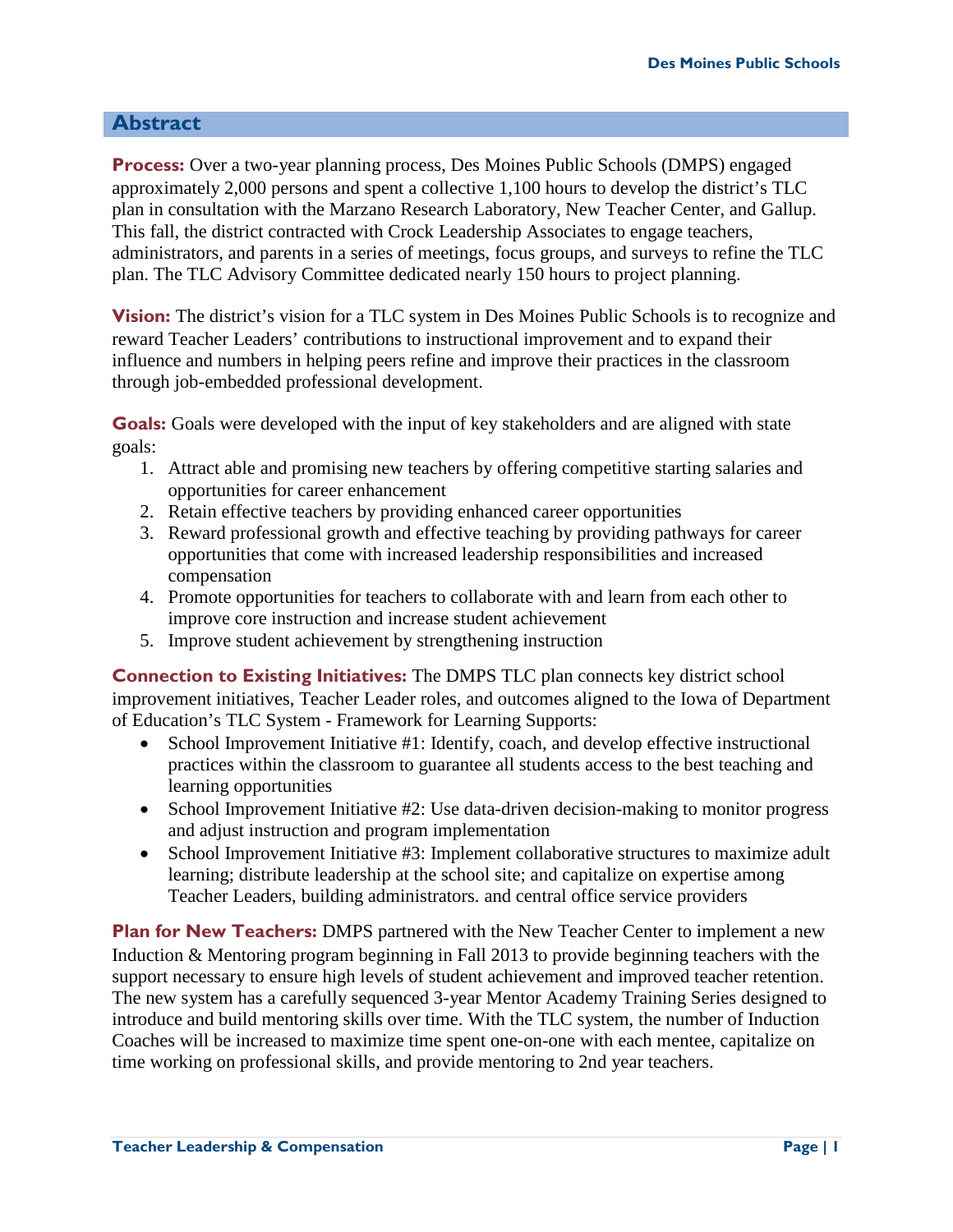**Teacher Leadership Roles:** The plan facilitates a significant expansion of formal Teacher Leader roles in DMPS in three levels: Coaches, District-Wide Teacher Leaders, and School-Based Teacher Leaders. Teacher Leader roles will have additional contract days and compensation commensurate with responsibilities:

| <b>Currently</b>                      | With a TLC System                          |
|---------------------------------------|--------------------------------------------|
| <b>COACHES (108):</b>                 | <b>COACHES (196):</b>                      |
| 77 Instructional                      | 150 Instructional                          |
| 0 Technology Integration              | 12 Technology Integration                  |
| 15 Induction                          | 18 Induction                               |
| 16 SPED                               | 16 SPED                                    |
| <b>DISTRICT-WIDE:</b>                 | <b>DISTRICT-WIDE:</b>                      |
| 120 PLC Facilitators                  | 120 PLC Facilitators with ongoing training |
| 0 Demonstration Classroom Teachers    | <b>55 Demonstration Teachers</b>           |
| 0 TLC Coordinators                    | 2 TLC Coordinators                         |
| Informal school-based teacher leaders | 496 formal School-Based Teacher Leaders    |

**Rigorous Selection Process:** The selection process utilizes specific criteria to assess candidates' effectiveness in their previous roles and professional growth. The process is differentiated for each Teacher Leader role to focus on the unique circumstances of the positions. Review committees (consisting of equal numbers of administrators and teachers) will review applications, interview candidates, and make recommendations for selection.

**Professional Development (PD):** The plan supports differentiated peer collaboration and PD through district structures. Teacher Leaders will support:

- PD at all levels, from the annual district-wide PD day to monthly district PLCs to weekly school and grade/content level collaboration and PD sessions
- Differentiated collaboration and PD through individualized coaching of teachers at the school/classroom level related to district initiatives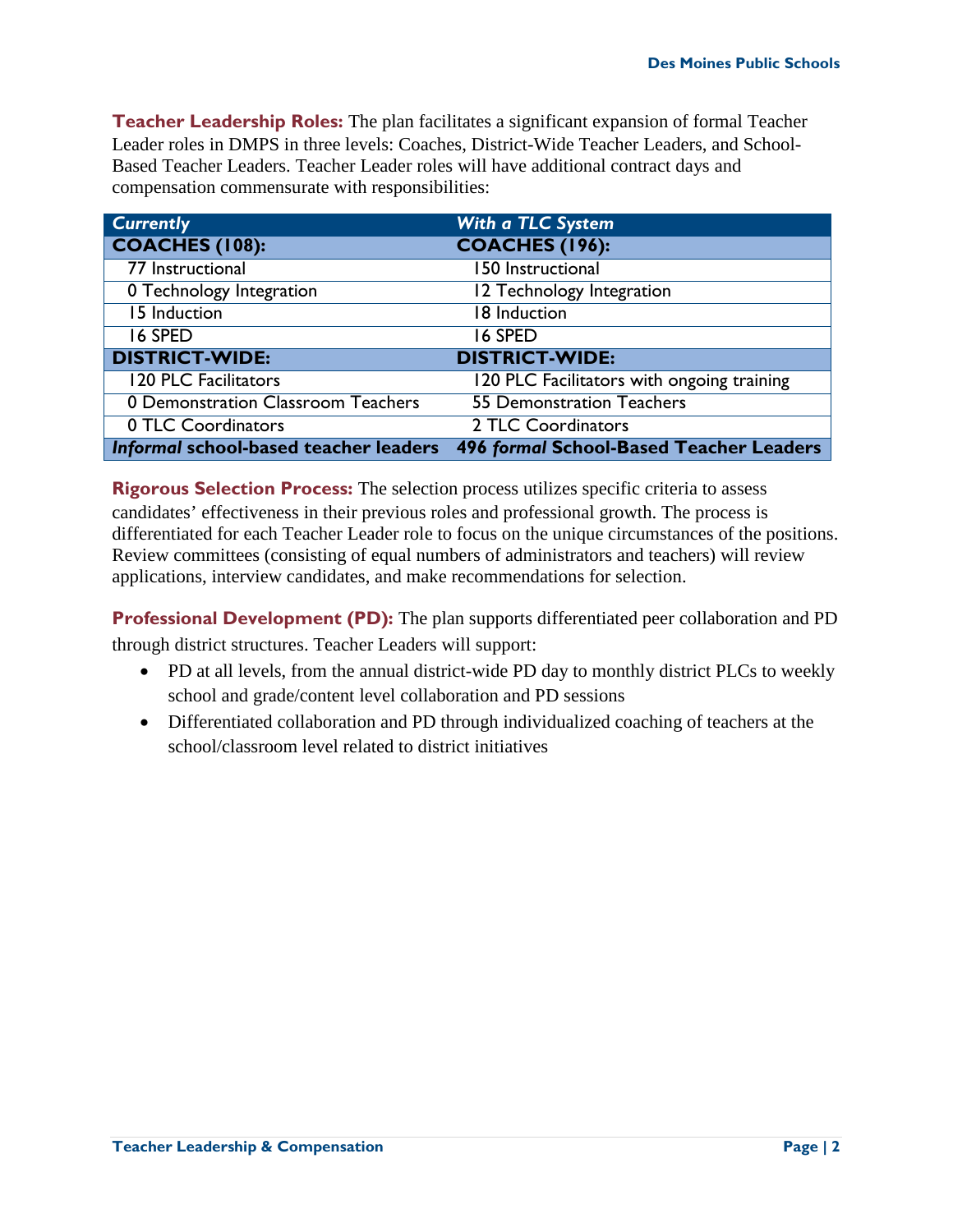**Evaluation Plan:** DMPS will conduct summative and process evaluation activities to verify completion of process outcomes, measure progress toward performance outcomes, and identify areas of improvement and needed modifications. Clear outcomes have been identified, including:

- Increase the number of qualified applicants for teaching positions
- Increase the 3-year teacher retention rate
- Increase teacher feedback to impact core instruction
- Implement the Marzano Instructional Framework with fidelity
- Increase student engagement
- Increase reading and math proficiency

**Capacity & Sustainability:** DMPS possesses the collective energy and enthusiasm to implement a TLC system and serve as an example of best practice. The district has the infrastructure, experience, expertise, and supporting resources in place to successfully administer the project. Strategic planning will be incorporated into all project activities.

**Budget:** Funds will be spent on salary supplements for Teacher Leader positions, classroom coverage (ranging from full-release to sub coverage), PD, and mileage.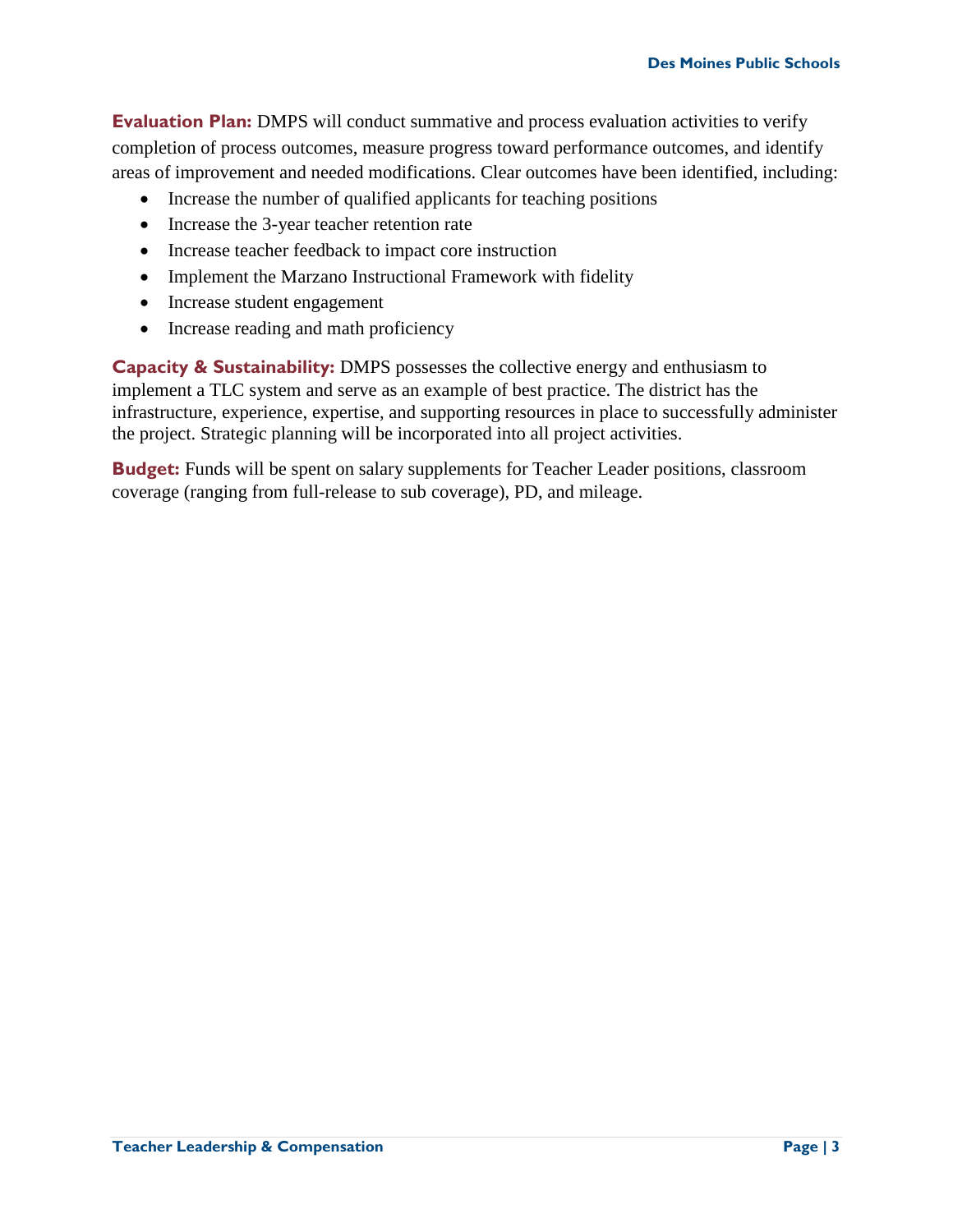Describe the planning process used by the district to develop your Teacher Leadership and Compensation (TLC) plan. Include the following information in the narrative:

- a) A description of how the planning grant and available planning time was used to develop a high-quality plan;
- b) A description of how each stakeholder group (teachers, administrators, and parents) engaged in the process and contributed to the development of the plan;
- c) A description of the support for and commitment to the plan from each stakeholder group (teachers, administrators, and parents).

Des Moines Public Schools (DMPS) built on the work of the high-quality TLC proposal submitted last year, which scored an overall 81. Over the past two years, a core team--consisting of internal and external stakeholders--developed and refined the DMPS plan with input from more than 2,000 stakeholders, who collectively dedicated more than 1,100 hours.

DMPS consulted with Marzano Research Laboratory, New Teacher Center, and Gallup to construct the program design. In addition, DMPS used TLC Planning Grant funds to contract with Crock Leadership Associates (CLA) to focus on stakeholder engagement via facilitation of 7 focus groups, 3 community/district interviews, and 5 surveys. Nearly 100 teachers, administrators, and parents contributed to the 2014 planning.

Focus groups were held with: Teachers, Induction Coaches, Early Teacher Leader adopters (as part of SIG (School Improvement Grant) school reform efforts at 3 DMPS elementary schools), principals, and central office administrators. DMPS engaged parents from all levels (ES, MS & HS) through targeted interviews, which gathered parent input on the impact/design of the TLC plan. The district also reached out to counterparts in urban school districts--including Council Buffs, Cedar Rapids, and Davenport--to conduct interviews and learn from early TLC implementers.

The focus groups and interviews provided valuable input for the district's TLC plan, including how Teacher Leaders can be used to improve student outcomes and impact teacher growth. Focus groups helped identify concerns and provide solution options in areas such as Teacher Leader roles and salary supplements.

Planning grant funds were also used to launch a TLC Advisory Committee, which was facilitated by CLA. The Advisory Committee dedicated nearly 150 hours and was charged to provide recommendations to the core team. The Advisory Committee consisted of 3 teachers (ES, MS & HS) appointed by the teachers' association, 3 building principals (ES, MS & HS), 2 district administrators, the HR Director of Certified Staff, and a DMPS parent. Additionally, DMPS engaged the TLC Site-Based Review Council (consisting of 12 teachers & 12 administrators) to inform thinking and planning for selection and retention criteria.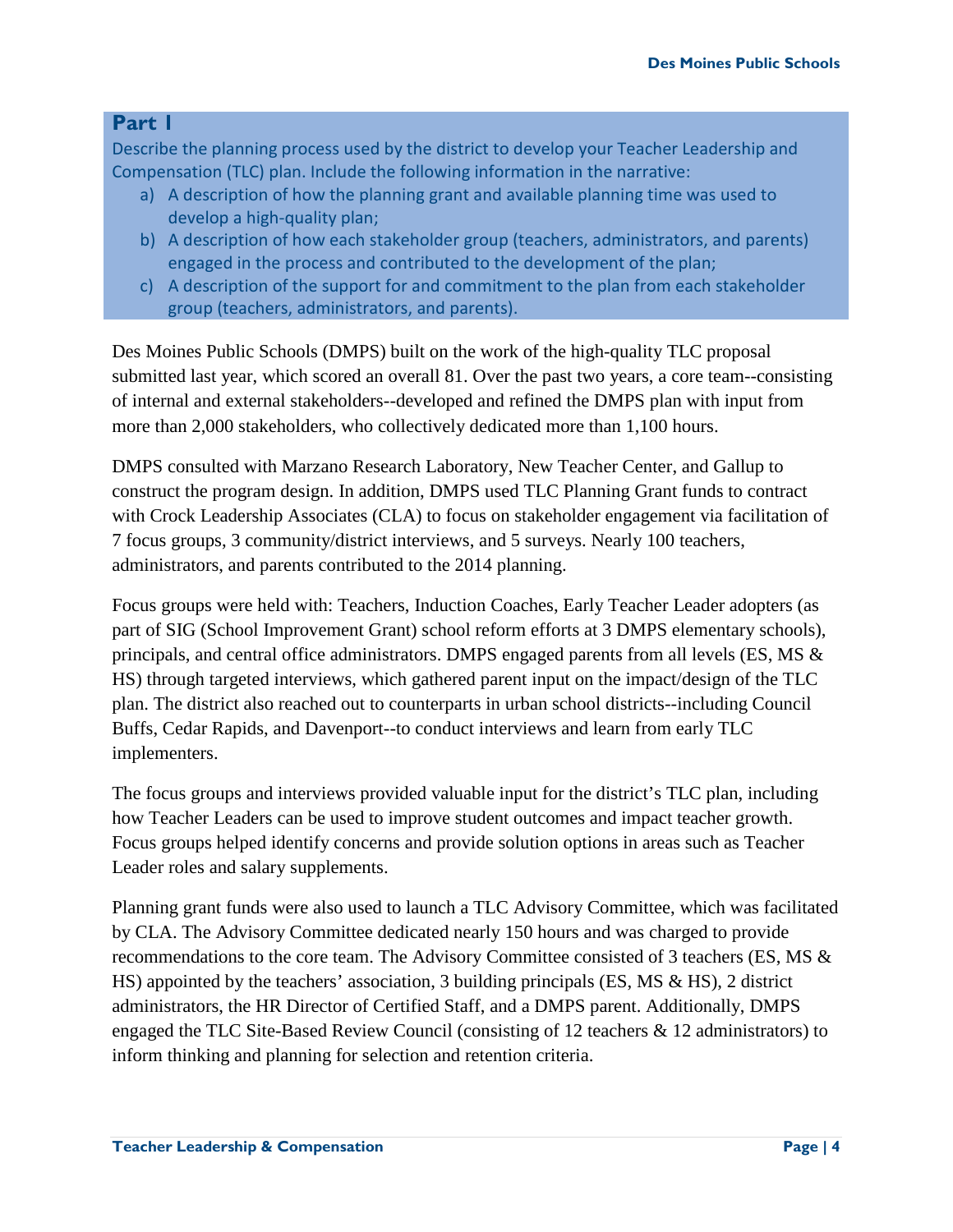Finally, the Chief Academic Officer (Interim), a member of the Advisory Committee, reported to the Superintendent's Cabinet weekly to ensure intercommunication and alignment, and the Superintendent engaged in monthly status reports to the Board.

In addition to direct communication, DMPS used surveys to gather feedback and the degree of support for the district's plan.

**DMPS teachers and administrators** completed an on-line survey in December 2013 to determine commitment to the TLC system and the current teacher leadership structure. Of the 1,509 respondents, 837 served elementary and 672 served secondary students; 1,409 respondents were teachers and 100 were administrators. Survey results showed a high level of commitment to implementing a TLC system in DMPS:

- 99% of respondents were committed to increasing their skills and talents
- 94% believed that further developing skills and talents of teachers will increase student achievement

However, an opportunity exists for DMPS to enhance teacher leadership structures:

- Only 54% of elementary and 56% of secondary respondents agreed that the current teacher leadership structure provides sufficient PD opportunities to enhance teachers' skills, talents, and abilities to utilize high impact instructional strategies
- However, 93% of respondents believed increasing teachers' opportunities to learn from each other will promote the use of effective instructional strategies

**Parents of DMPS students** were also given the opportunity to complete an on-line survey to determine commitment to the TLC system. There were 228 respondents. Survey results showed parental commitment to implementing a TLC system in DMPS.

- 89% of parent respondents agreed developing skills and talents of teachers will increase student achievement
- 85% agreed increasing teachers' opportunities to learn from each other will promote the use of effective instructional strategies

**Focus group participants** were given opportunities to provide additional comments and feedback through surveys, and 61% did.

- 87% of teachers agreed/strongly agreed with the following statement: *I anticipate being interested in one of the new roles created through the TLC grant*
- 96% of all respondents agreed/strongly agreed with the following statement: *I support the DMPS TLC grant application*

A SIG principal--i.e., an early Teacher Leader adopter--shared: "I can't even fathom how I survived last year without these Teacher Leaders. As an administrator, you just can't do it all. Having a team of people to help can be truly powerful for school reform."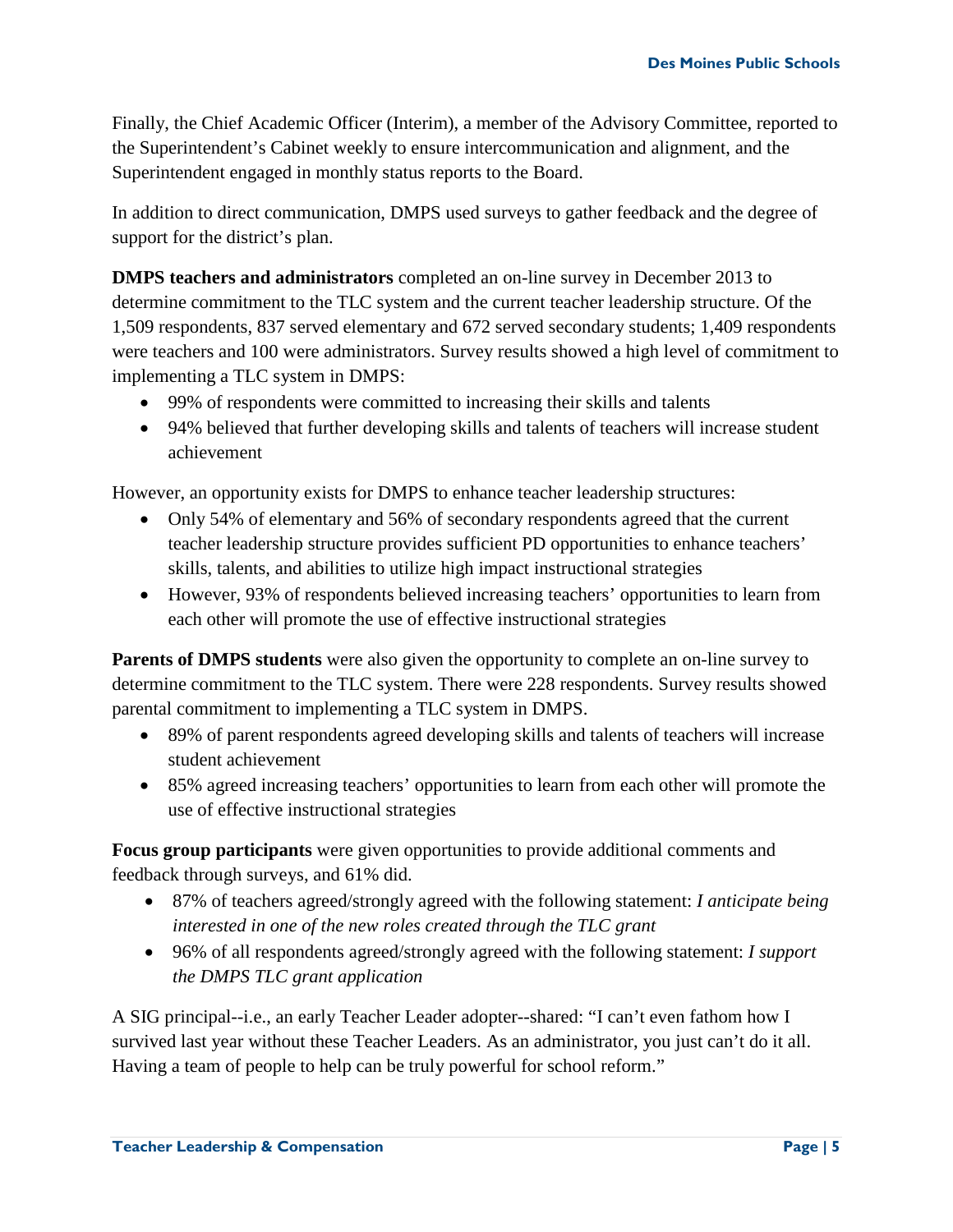Stakeholder input helped identify priorities for the district's TLC plan, including:

- Purposeful, ongoing support for career teachers on core content, special education, and technology integration, resulting in the expansion/recognition of *Instructional & SPED Coach* positions and creation of *Technology Integration Coach* positions
- Expanded new teacher support with mentors from 1st year teachers only to 1st and 2nd year teachers, resulting in expanded *Induction Coach* positions
- Opportunities to observe/co-teach with effective teachers, resulting in the creation of *Demonstration Teacher* positions in core and non-core areas
- Formal recognition of teacher leadership, resulting in recognition of *PLC Facilitators* and *School-Based Teacher Leaders*

Remaining Planning Grant funds will be used to continue planning for implementation, including conducting workshops on staffing implications, facilitating planning across departments, creating communication videos, and identifying/planning needed professional development.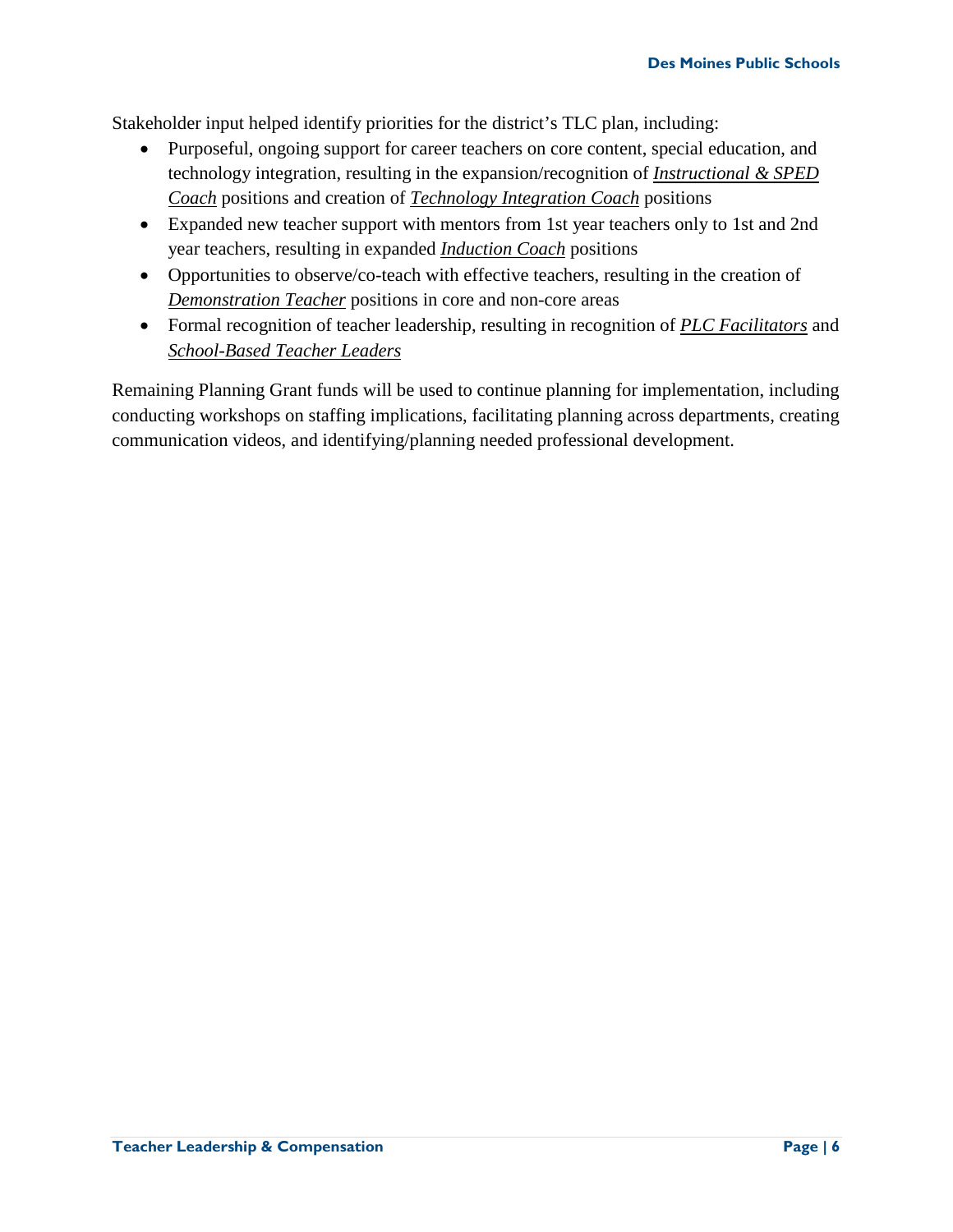Describe the vision and goals the school district hopes to achieve through the implementation of the TLC plan. In the description, explain the local context (including relevant student achievement data and existing goals) and how the plan will be tailored to that context while also working toward the statewide goals of the system.

The district's vision for a TLC system in Des Moines Public Schools (DMPS) is to recognize and reward Teacher Leaders' contributions to instructional improvement *and* to expand their influence and numbers in helping peers refine and improve their practices in the classroom through job-embedded professional development.

DMPS exists so that graduates possess the knowledge, skills, and abilities to be successful at the next stage of their lives. The district is the largest provider of public education in Iowa, with more than 32,000 students and nearly 5,000 teachers and staff in 60 schools throughout the community. DMPS has experienced six years of growth and serves increasing numbers of students of poverty and diverse cultural backgrounds, particularly English Language Learners (ELL). In a TLC interview, Superintendent Thomas Ahart stated, "We have a tremendous need for Teacher Leadership. We need teachers to serve as leaders. While we need them to influence the structures and policies of curriculum and instruction, we also need them to be growing each individual student as well as they can in their classroom every day." The Superintendent's key priority is to **close the opportunity gap** for all students by leveraging core instructional practices, utilizing 21<sup>st</sup> century learning opportunities, and promoting leadership across teachers and administrators.

At the September 2014 School Board meeting, Interim Chief Academic Officer Holly Crandell reported that DMPS is committing to "setting the **PACE**: **p**ersevering to create academic gains in the face of an increasingly challenging instructional environment, **a**cknowledging change happens on a 5-7 year cycle requiring consistent gains over time, **c**ommitting to doing this together as a system and community, and **e**xecuting--actually doing what we have committed to do." DMPS Teacher Leaders have been--and will continue to be--key contributors to improving student achievement.

Leveraging teacher leadership is not new work for DMPS; rather, it builds off recent efforts and successes to establish a system of structures and supports for student learning. These efforts have led to recent gains on Iowa Assessments, including in 2013, as evidenced by a 1% increase in math proficiency and 1.7% in reading for grades 3-5, a 1.5% math and 9.2% reading increase for grades 6-8, and a 4% math and 3.2% reading increase for grades 9-11. While recognizing DMPS' consistent growth on Iowa Assessments, work remains to be done to close the performance gap with overall proficiency rates for Iowa. Approximately 70% of ELL students do not meet literacy standards at grade 11. In addition, 40-55% of low-income students do not demonstrate literacy proficiency at grades 3, 6, and 11.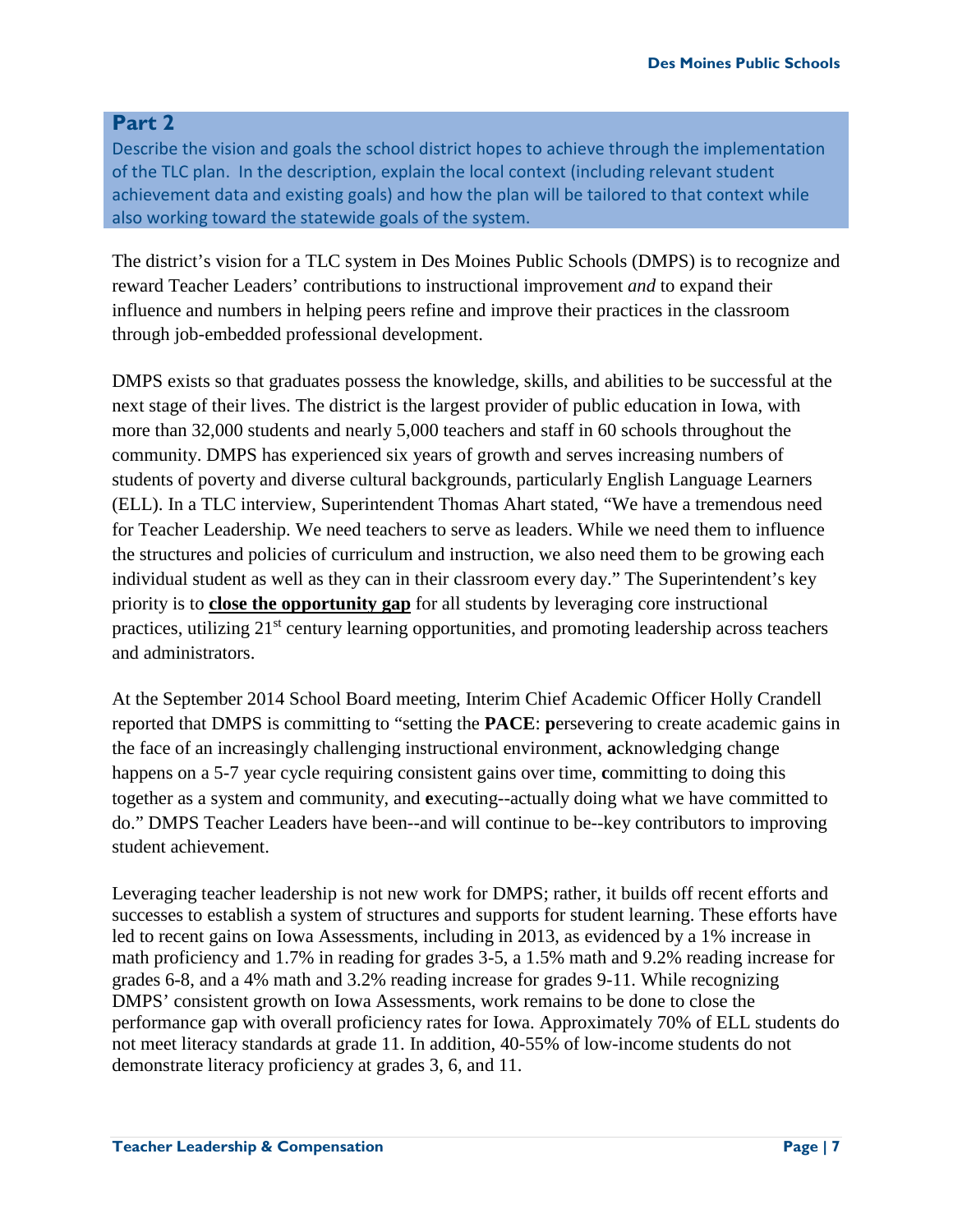The DMPS TLC plan will build on existing successes by improving the quality of the teacher in every classroom in Des Moines by increasing Teacher Leader opportunities:

| <b>Currently</b>                      | <b>With a TLC System</b>                   |
|---------------------------------------|--------------------------------------------|
| <b>COACHES (108):</b>                 | <b>COACHES (196):</b>                      |
| 77 Instructional                      | 150 Instructional                          |
| 0 Technology Integration              | 12 Technology Integration                  |
| 15 Induction                          | 18 Induction                               |
| 16 SPED                               | 16 SPED                                    |
| <b>DISTRICT-WIDE:</b>                 | <b>DISTRICT-WIDE:</b>                      |
| <b>120 PLC Facilitators</b>           | 120 PLC Facilitators with ongoing training |
| 0 Demonstration Classroom Teachers    | <b>55 Demonstration Teachers</b>           |
| 0 TLC Coordinators                    | 2 TLC Coordinators                         |
| Informal school-based teacher leaders | 496 formal School-Based Teacher Leaders    |

To accelerate student growth, DMPS will evolve work with data teams and standards-referenced grading to focus intensely on instructional practices in the classroom. More than 90% of teachers participating in TLC focus groups agreed that teacher teams currently interact to address common issues, but only 5% of these teachers identified they have opportunities to observe and discuss effective teaching with peers. Early implementation of a Teacher Leader model in three SIG (School Improvement Grant) elementary schools indicates that Teacher Leader roles can be leveraged to focus learning within the classroom for teachers and students. After just 10 weeks of implementing new Teacher Leader roles, 50% percent of SIG focus group participants indicate that they *do* have opportunities to observe and discuss effective teaching with peers.

Under the TLC system, Teacher Leaders will lead the focus on ambitious goals centered on improving instruction and student achievement. Informed by stakeholder focus groups, the TLC Advisory Committee identified the following goals for the TLC grant, all in alignment with the state goals:

- 1. Attract able and promising new teachers by offering competitive starting salaries and short- and long-term professional development and leadership opportunities
- 2. Retain effective teachers by providing enhanced career opportunities
- 3. Promote collaboration by developing and supporting opportunities for teachers to learn from each other
- 4. Reward professional growth and effective teaching by providing pathways for career opportunities that come with increased leadership responsibilities and compensation
- 5. Improve student achievement by strengthening instruction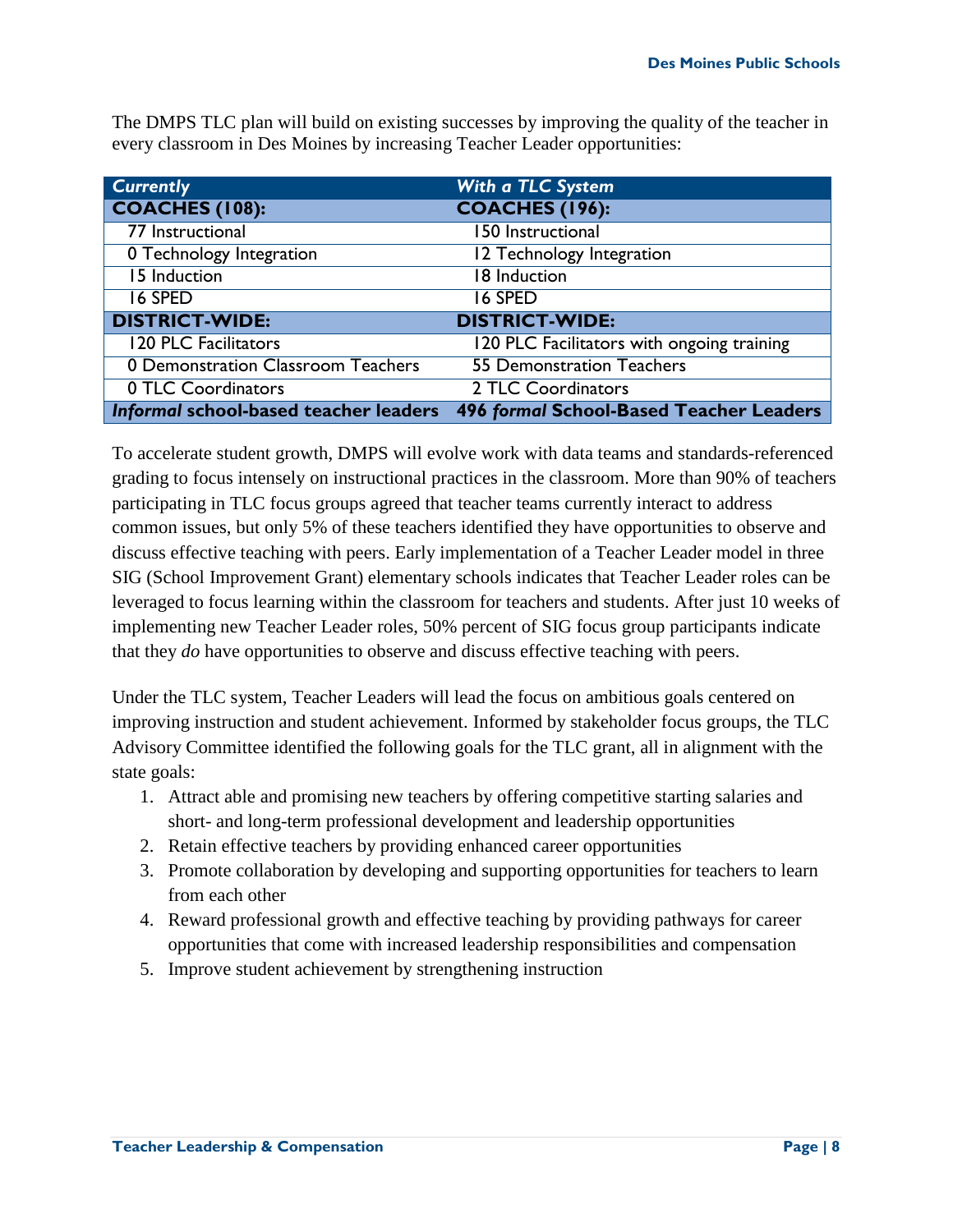These goals directly align to the DMPS School Board's adopted core beliefs that guide all areas of school improvement.

| <b>DMPS School Board Core Beliefs</b>                                                                                        | <b>Alignment with DMPS TLC Goals</b>                                                                                                                                                                                                                          |
|------------------------------------------------------------------------------------------------------------------------------|---------------------------------------------------------------------------------------------------------------------------------------------------------------------------------------------------------------------------------------------------------------|
| 1. We believe in every child and, no matter<br>their circumstance, will support them in<br>achieving at their highest level. | DMPS will work to ensure students are career<br>and post-secondary education ready,<br>improving student achievement by<br>strengthening core instruction (TLC goal 5).                                                                                       |
| 2. We believe all students will have the best<br>staff working to provide and support their<br>education.                    | DMPS will be the best place to work,<br>committed to recruiting, developing, retaining,<br>(TLC goals 1 and 2) and recognizing (TLC goal 4)<br>high-quality staff in a climate and culture<br>where people collaborate (TLC goal 3) to do<br>their best work. |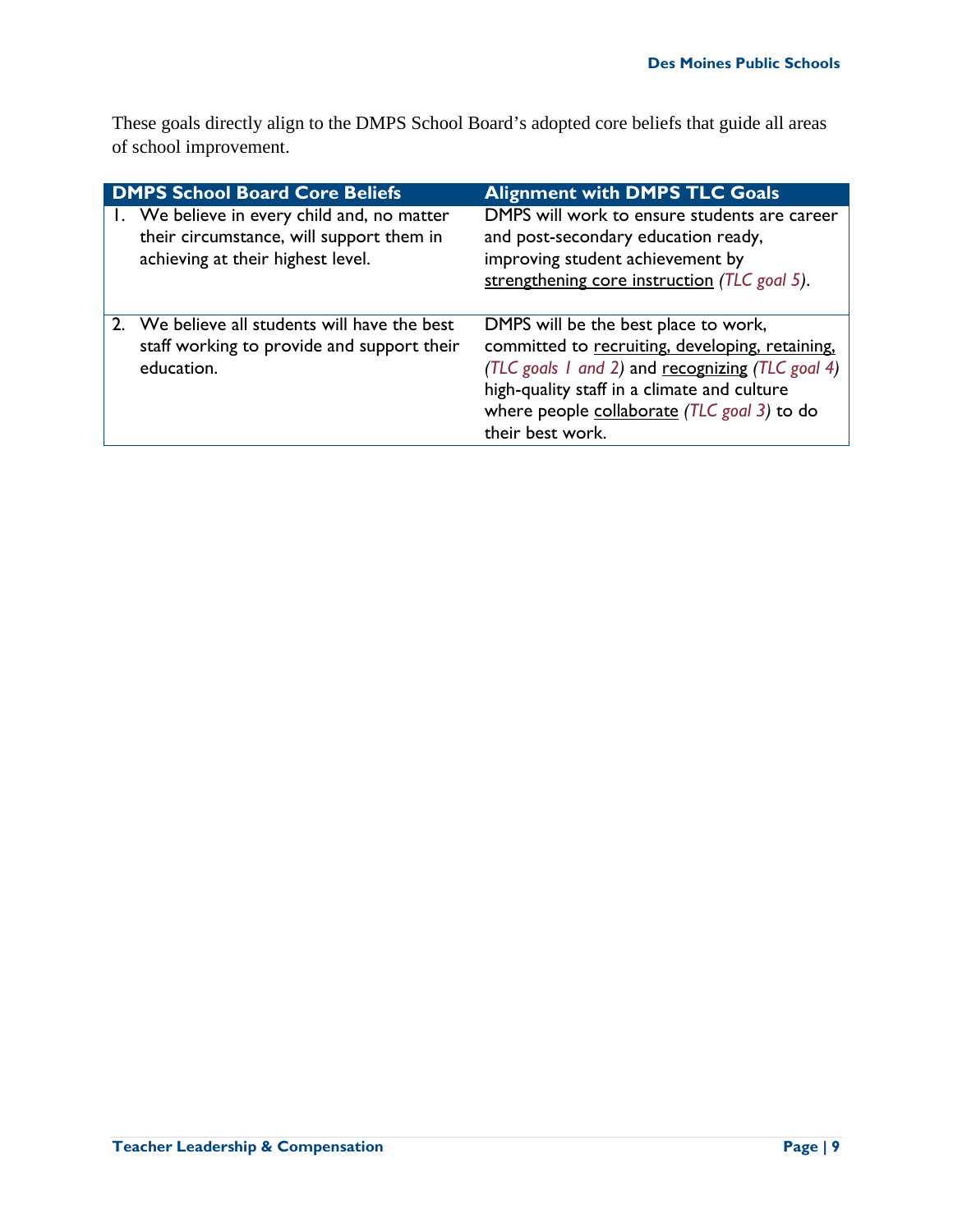Describe how the TLC plan will connect to, support and strengthen the district's key school improvement initiatives such as MTSS, Early Literacy Initiative (ELI), and/or Iowa Core implementation.

The TLC plan for Des Moines Public Schools (DMPS) connects key district school improvement initiatives, Teacher Leader roles, and outcomes aligned to the Iowa of Department of Education's *TLC System - Framework for Learning Supports*. DMPS will utilize Coaches, District-Wide Teacher Leaders, and School-Based Teacher Leaders to move forward the work of school improvement.

#### *School Improvement Initiative #1:* **Identify, coach, and develop effective instructional practices within the classroom to guarantee all students have access to the best teaching and learning opportunities.**

DMPS will support the definition and improvement of effective instructional practices through implementation of Marzano's Instructional Framework; identify **district demonstration classrooms**; and guide the feedback and coaching work of (1) **Instructional and SPED Coaches** with career teachers and teams, (2) **Technology Integration Coaches'** modeling of integration of blended learning practices, and (3) **Induction Coaches'** systematic support of first and second year teachers.

#### Outcomes:

- Support implementation of instructional strategies that ensure individual student learning needs remain the central focus of instruction (Content / Pedagogy / Assessment)
- Support colleagues in the alignment of content, instruction, and assessment (Content / Pedagogy / Assessment)
- Provide and elicit honest, open, and constructive feedback (Communication)
- Seek and engage in non-evaluative, reflective dialogue with colleagues (Communication)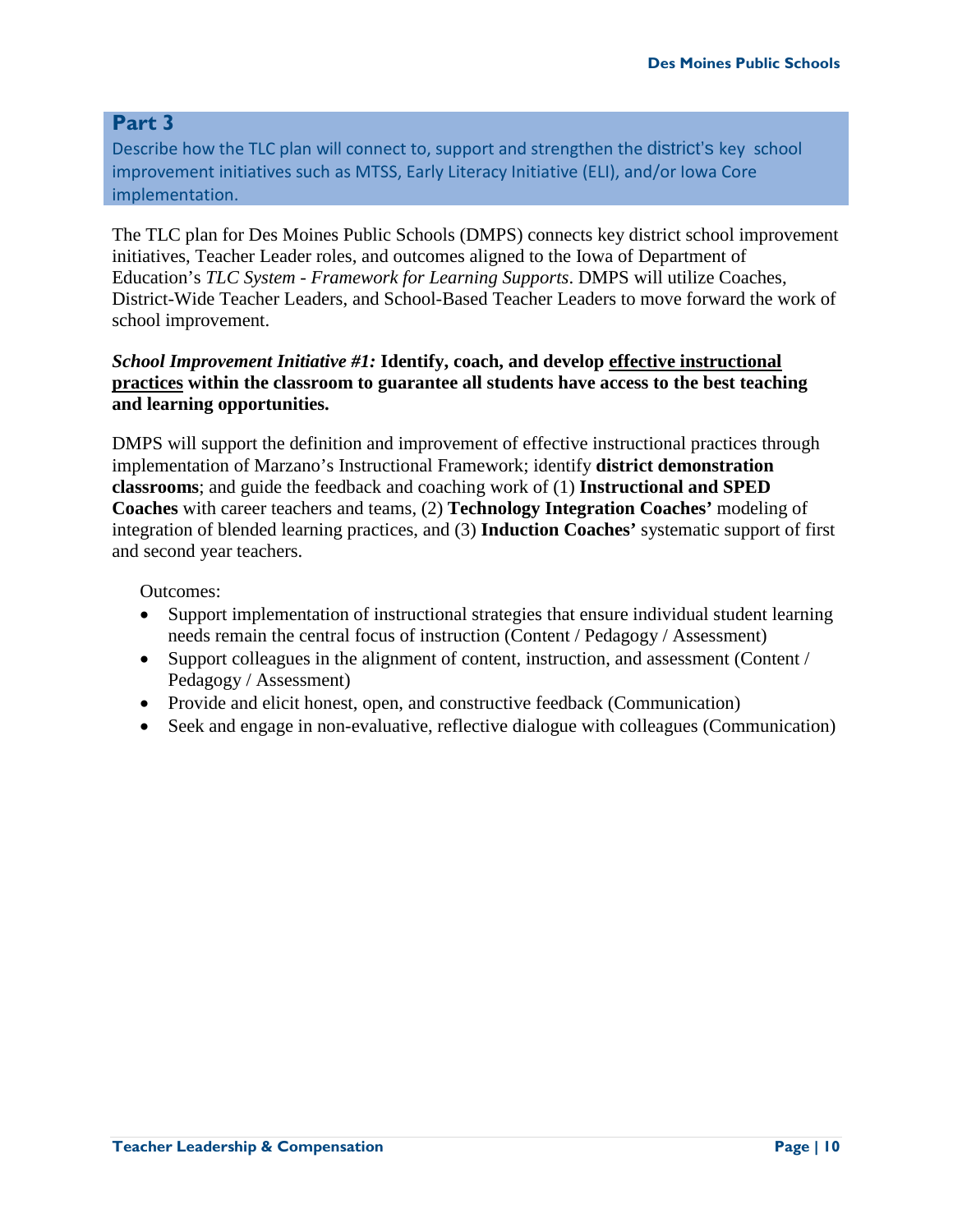## *School Improvement Initiative #2***: Use data-driven decision-making with instructional coaching practices to monitor progress and adjust instruction and program implementation.**

DMPS teachers meet at least weekly in grade-level and/or subject-level teams to co-plan, assess learning, and utilize data to inform instructional decisions. **Instructional Coaches** (IC) will help build the capacity of teachers through such activities as creating common formative assessments, coordinating implementation of multi-tiered systems of support (MTSS) across the district, and contributing to the refinement and evolution of the current data team and school PLC processes.

In a parallel process, **School Leadership Teams**, consisting of school administrators and sitebased Teacher Leaders will also engage in data-driven decision-making. Together, they will provide leadership for ongoing school improvement through analysis of school-wide data, refinement of school improvement goals, monitoring of implementation, and sharing of decisions to improve effectiveness building-wide.

Outcomes:

- Collaborate with colleagues on the design, implementation, and evaluation of common assessments and on the subsequent interpretation of student data to improve educational practice and student learning, including MTSS (Data / Systems Thinking)
- Use assessment and data findings to influence changes in instructional practices in the classroom and across the school and/or organizational structures to improve student learning (Data)
- Incorporate existing and emerging technologies in the design and delivery of professional learning and data-driven decisions (Adult Learning)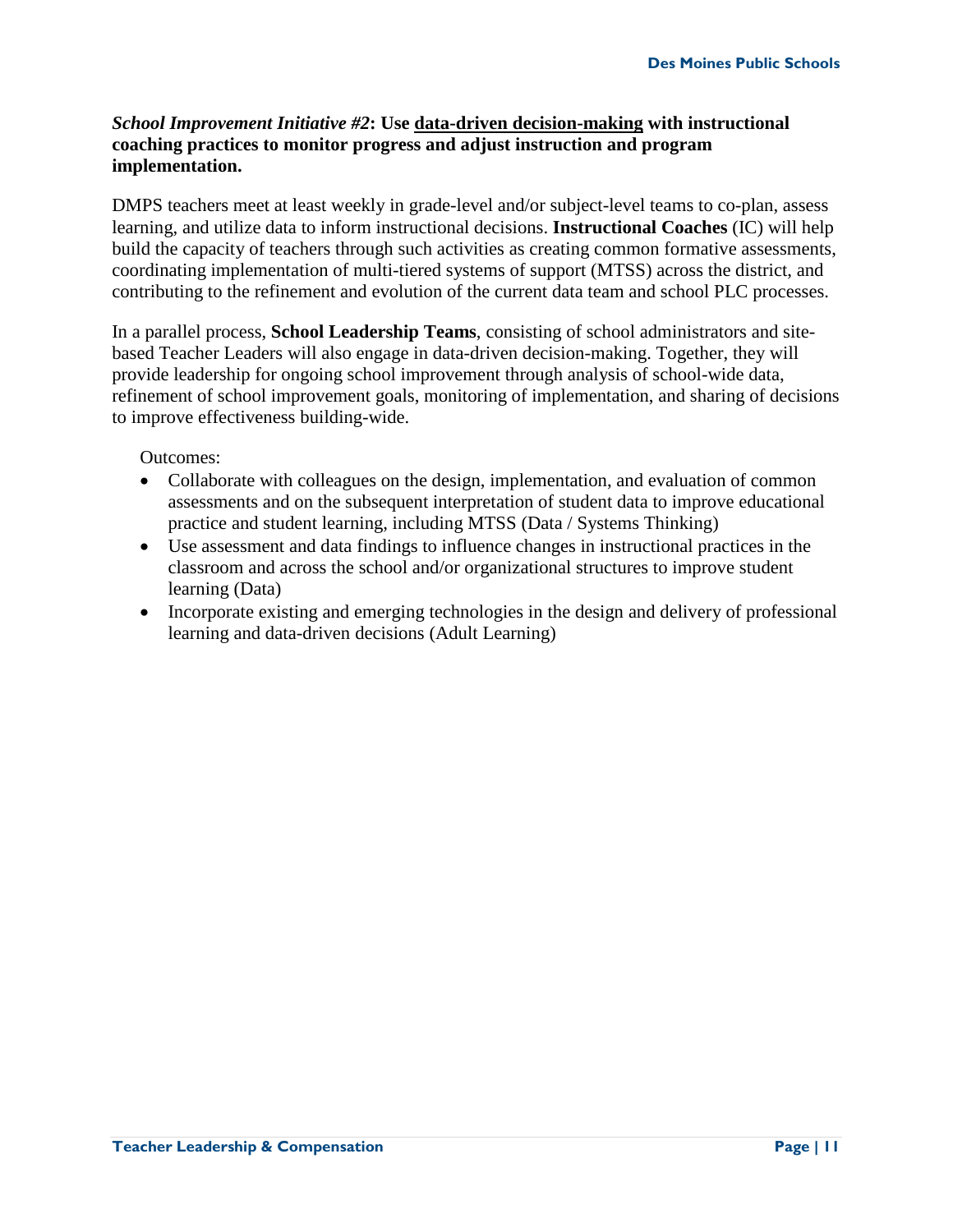#### *School Improvement Initiative #3:* **Implement collaborative structures to maximize adult learning; distribute leadership at the school site; and capitalize on expertise among Teacher Leaders, building administrators, and central office service providers.**

The DMPS TLC plan intentionally positions Teacher Leader roles across the organization--in classrooms, schools, and district-wide--in order to build scalable connections and common structures for collaboration. At the site level, a minimum of eight Teacher Leaders will serve in two distinct capacities to strengthen culture in each school. Schools will utilize **School Leadership Teams**, which will include Teacher Leaders, to contribute to shared decisionmaking, vision implementation, and communication among all stakeholders. Additionally, **Innovation Classroom Teachers** will conduct action research, publicly inquiring into their own practice to promote new solutions at the site level. They will share their learning with peers and inform school improvement strategies and goals.

**District PLC Facilitators** will refine the district PLC meeting structure to support teacher practice, collaboration, and reflection. They will contribute to the refinement of monitoring tools and resources for district-wide PLCs.

Working with school-based administrators and strengthening the connections of staff within the Office of Schools and Office of Academics will be key for engaging school leaders in building the architecture, expertise, and culture to embrace and expand teacher leadership. Clear role definitions, shared training, and explicit structures for collaboration will accelerate the successful implementation of new professional learning opportunities.

Outcomes:

- Utilize peer-to-peer processes to help colleagues work collaboratively to solve problems, make decisions, manage conflict, and promote meaningful change (Collaborative Culture)
- Cultivate coaching skills specific to administrators to support Teacher Leaders (Organizational Learning)
- Understand the aligned and delineated roles and responsibilities of the administrator and the Teacher Leader by following the professional learning standards (Systems Thinking)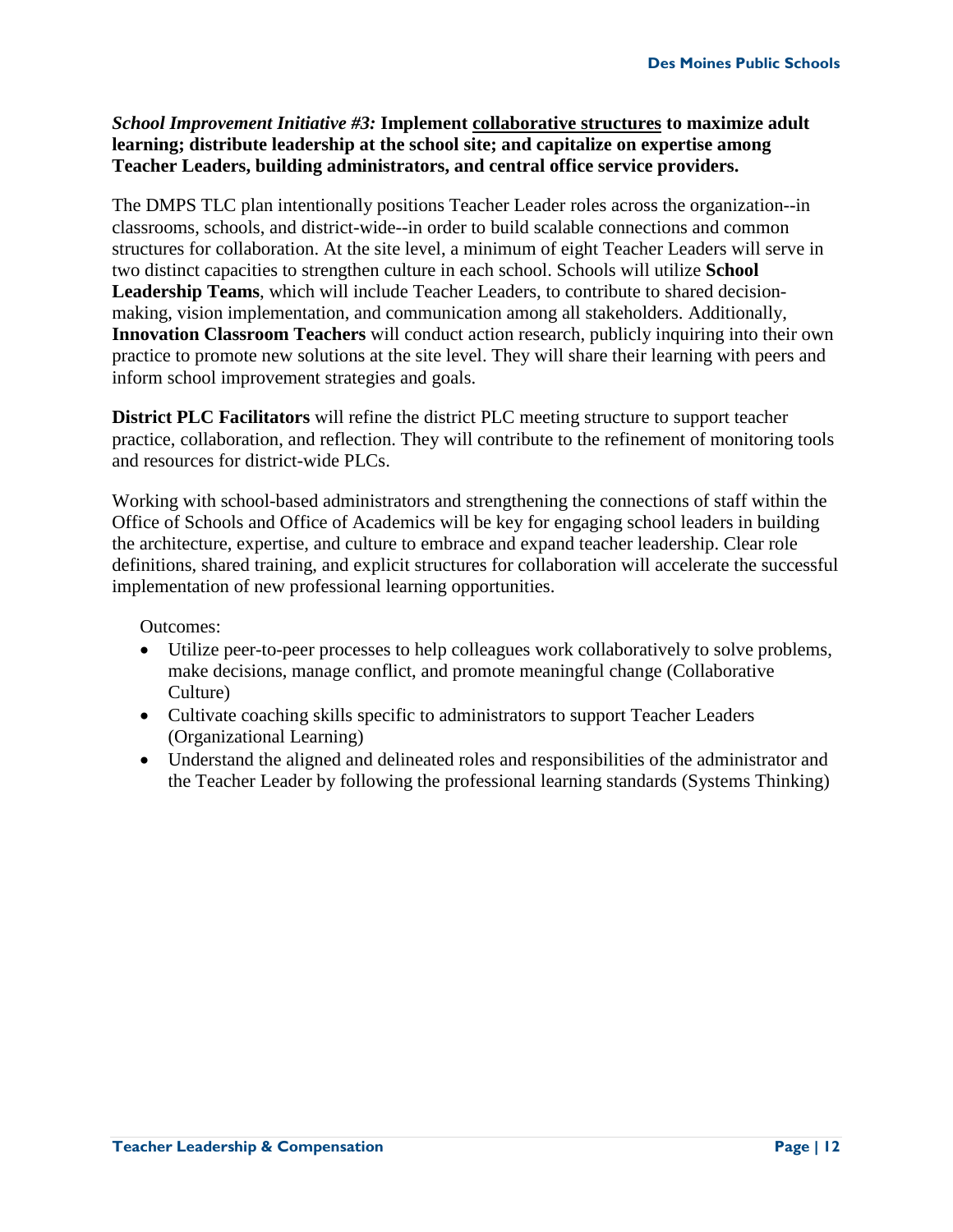Describe how the TLC plan will utilize teacher leaders and the additional funding to improve entry into the teaching profession for new teachers. Include in the response an analysis of the effectiveness of the current induction and mentoring program and the evidence used to make this determination, areas of improvement needed in the current program, and how the TLC plan will address these gaps.

## *DMPS used Part 4 narrative and score from the January 31, 2014 application. The narrative has been updated to reflect the October 31, 2014 re-submission / terminology.*

Des Moines Public Schools (DMPS) welcomes ≈150 new teachers to the profession each year. Since 2009-10, DMPS has had the following new teacher retention rates:

| Cohort Year Year   Year 2 Year 3 |     |     |     |
|----------------------------------|-----|-----|-----|
| $ 2009-10$                       | 97% | 88% | 80% |
| $ 2010-11$                       | 91% | 81% | 72% |
| $2011 - 12$                      | 88% | 76% | --  |
| 2012-13                          | 89% | --  |     |

From 2001 - 2013, DMPS implemented an Induction & Mentoring program using the *Journey to Excellence* mentoring program. Veteran teachers who completed a 4-day training program were eligible to become mentors. New teachers met with mentors for 20 hours during the school year (outside of instructional time) to complete 4 projects designed to help new teachers identify developmental actions. During the 2012-13 school year, most mentors were matched with one mentee, though some were matched with 2 or 3 mentees.

After examining the program, it was concluded mentors received no follow-up support or continuing education after initial training, and new teachers received a variety of experiences, rather than a mentorship that met common standards. Additionally, the Iowa DE announced it would no longer provide *Journey to Excellence* training. Recognizing the need for a new system, DMPS partnered with the New Teacher Center (NTC) to implement a new mentoring program in Fall 2013 to provide beginning teachers with the support necessary to ensure high student achievement and improved teacher retention.

The new program includes a carefully sequenced 3-year training series designed to introduce and build mentoring skills over time. Initial sessions focus on the role of the Induction Coach (i.e. mentor), the needs of the beginning teacher, use of professional standards to guide new teacher development, and differentiated mentoring strategies. As training progresses, Induction Coaches are introduced to specific mentoring protocols and formative assessment tools to support new teacher learning. Induction Coaches learn to collect, analyze, and debrief data on classroom practice and student learning to assess a new teacher's learning needs and tailor support. Secondyear sessions stress strategic aspects of mentoring: assessing and addressing complex issues that influence teaching and learning, including differentiation, academic language acquisition, inclusion, and diversity. These sessions scaffold facilitation and other leadership skills to continue supporting Induction Coaches' professional growth in service to the program and profession.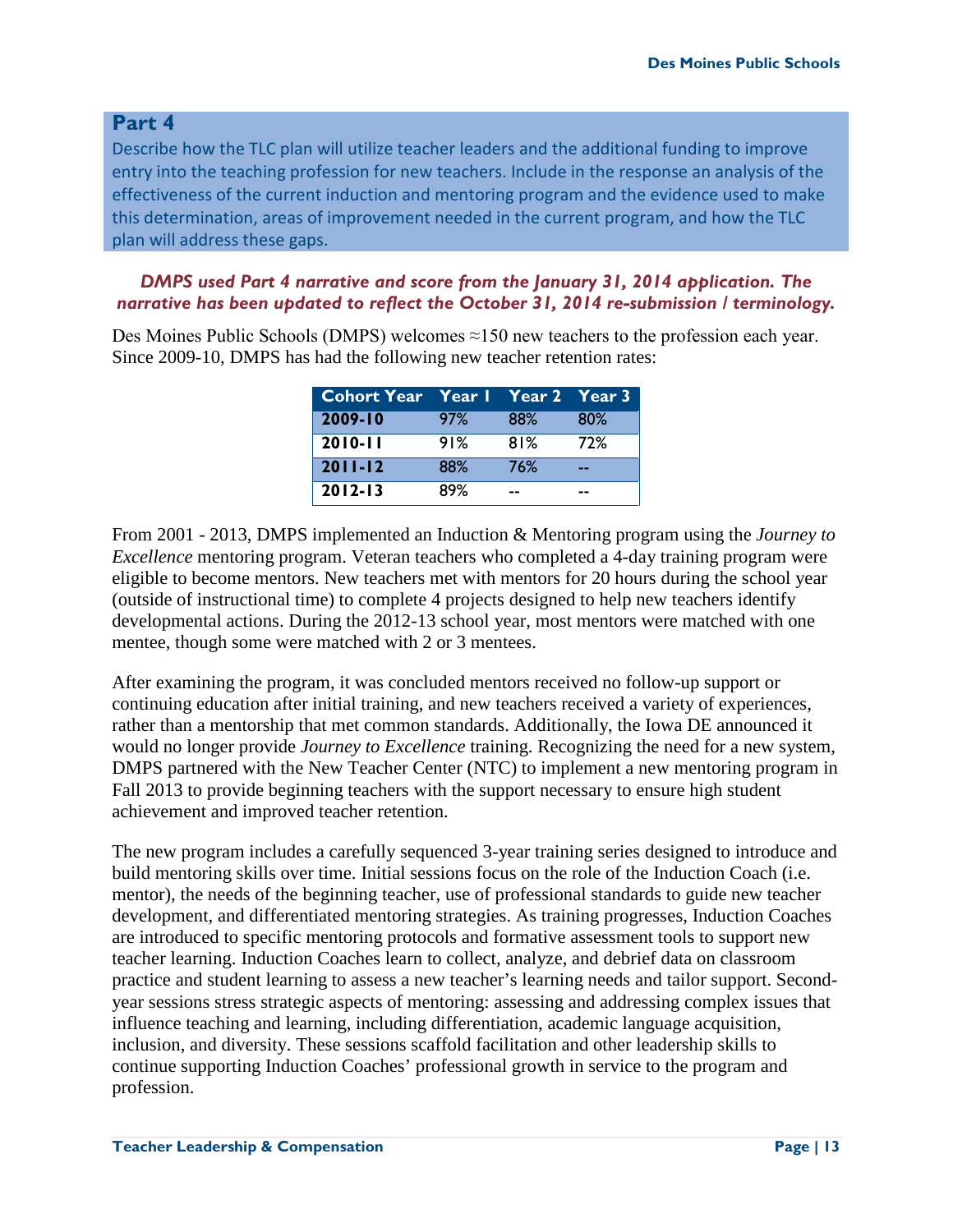Induction Coaches also participate in weekly forums and have created a PLC for risk-free practice of coaching strategies and tools. PLCs include reflections on successes, challenges, next steps, and problem solving within cohorts of coaches. Onsite support (including goal setting and reflective conversations) for the coaches is provided by district leadership and a cohort of fellow coaches. DMPS utilizes Coaching Professional Standards and rubrics that articulate the roles and responsibilities of Induction Coaches. Formative assessment tools and data collection are provided by NTC to ensure performance and growth of both Induction Coaches and new teachers. To ensure Induction Coaches remain grounded and to keep exemplary teachers in the classroom, this position is a 3-year commitment. Following a term of service as an Induction Coach, teachers have the option of returning to the classroom.

DMPS hired 10.5 FTE Induction Coaches to support new teachers ( $\approx$ 150 individuals) for 2013-14. Each Induction Coach is assigned a group of new teachers, and they meet with each mentee for 90 minutes every week. Six months into the new Induction & Mentoring program, a survey was conducted to gather feedback. Of the 100 1st year teachers who responded to the survey, on average, 86% meet with their Induction Coach weekly and 13% meet every two weeks. The survey results showed that the Induction Coach/mentee relationship has a strong impact on 1st year teachers; 95% of respondents believed they have built a trusting relationship with their mentor, 93% believed their work with an Induction Coach influenced their teaching practice, and 90% believed their mentor met their needs as a growing professional.

While the survey results were very promising, they also show Induction & Mentoring efforts could be enhanced by increasing the number of Induction Coaches from 10.5 FTE to 15 FTE, which the district did for the 2014-2014 school year, using General Funds. This increase brought Induction Coach/1st year teacher ratios down from approximately 15:1 to approximately 10:1. Reducing the ratio allowed Induction Coaches to maximize one-on-one strategic support provided to each 1st year teacher and place a greater emphasis on collecting, analyzing, and debriefing data of classroom practice and student learning. Only 19% of survey respondents indicated that this was a skill they most often worked on with their Induction Coach. **Using TLC funds, the district will hire an additional three Induction Coaches, bringing the total number of Induction Coaches in the district to 18.** 

Induction Coaches will to continue their relationships and support into a new teacher's second year. Previously, 2nd year teachers are served by Instructional Coaches at each school site. This structure proved challenging, as the demands on the Instructional Coaches allows for little flexibility in the amount of time provided to each teacher. By preserving the strong relationships built with their Induction Coach, 2nd year teachers will continue their growth and development through the use of formative assessments and established mentor protocols. Frequency of contact for 2nd year teachers will be less than the frequency of contact for 1st year teachers (bi-monthly v. weekly).

The program will also be enhanced by the TLC plan though inclusion of Demonstration Classroom Teachers, which will provide laboratories for colleagues and school leaders to see best practices in action. The addition of Demonstration Teachers will provide new teachers more opportunities to observe and participate in modeled instruction activities; only 37% of respondents indicated this was an activity they had used in sessions with their Induction Coach.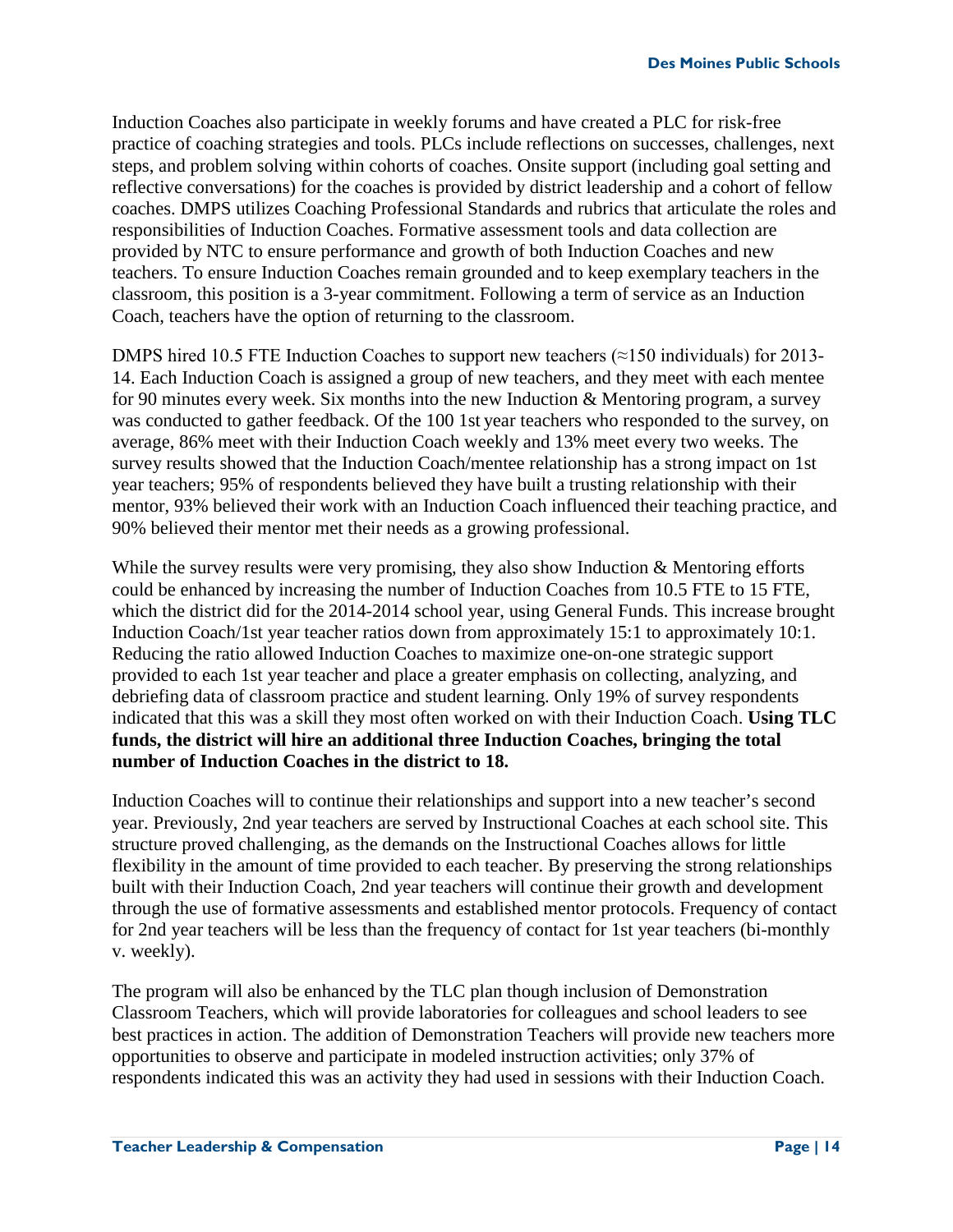Describe each of the proposed teacher leadership roles in the plan. Include the following information in the narrative:

- a) A description of the responsibilities and duties for each leadership role as well as the percentage of time each role will spend engaged in student instruction and the percentage of time each role will spend performing teacher leader duties.
- b) A description of how each of the roles fit together, as well as with any existing teacher leadership roles, to create a coherent instructional improvement strategy that will strengthen instruction and improve student learning and student achievement throughout the district.

The TLC plan for Des Moines Public Schools (DMPS) leverages multiple, differentiated Teacher Leader roles to improve the quality of teaching in every classroom, by developing the individual teacher and the collective capacity of the district. DMPS has successfully implemented a limited system of teacher leadership roles, including school-based Instructional Coaches, district-level Special Education (SPED) Support Coaches, Induction Coaches, and PLC Facilitators. Some current teacher leadership roles provide additional compensation for extra responsibilities; however, most do not. TLC funds will allow DMPS to significantly expand the number and reach of Teacher Leaders and provide formal training where it did not previously exist. The increased capacity will allow DMPS to continue making consistent, steady gains in the classroom.

Described below, the DMPS TLC plan uses three levels of Teacher Leaders: **Coaches**, **District-Wide Teacher Leaders**, and **School-Based Teacher Leaders**. All Teacher Leaders will receive professional development (PD) on the Iowa Department of Education's *TLC System - Framework for Learning Supports*.

# **COACHES (N=196)**

Coach positions will be 50-100% out of the classroom with a \$3,300 salary supplement and additional contract days for training up to \$900 funded by TLC. *Base salaries are funded either by DMPS or TLC funds, as indicated below.*

**150 Instructional Coaches (IC).** *Base salaries for 77 existing ICs funded by DMPS; 73 new IC base salaries funded by TLC*. ICs will provide individual/team support to teachers, help teachers connect with demonstration classrooms and DMPS curriculum tools, facilitate networking and collaboration, and help coordinate implementation of multi-tiered systems of support (MTSS). Core responsibilities:

- Provide coaching and PD on best practice regarding IA Core Curriculum, assessment, and effective instruction
- Provide direct support to teachers in curriculum implementation, content knowledge development, strategy integration, and PLC facilitation
- Lead implementation of specialized and alternative programs, such as International **Baccalaureate**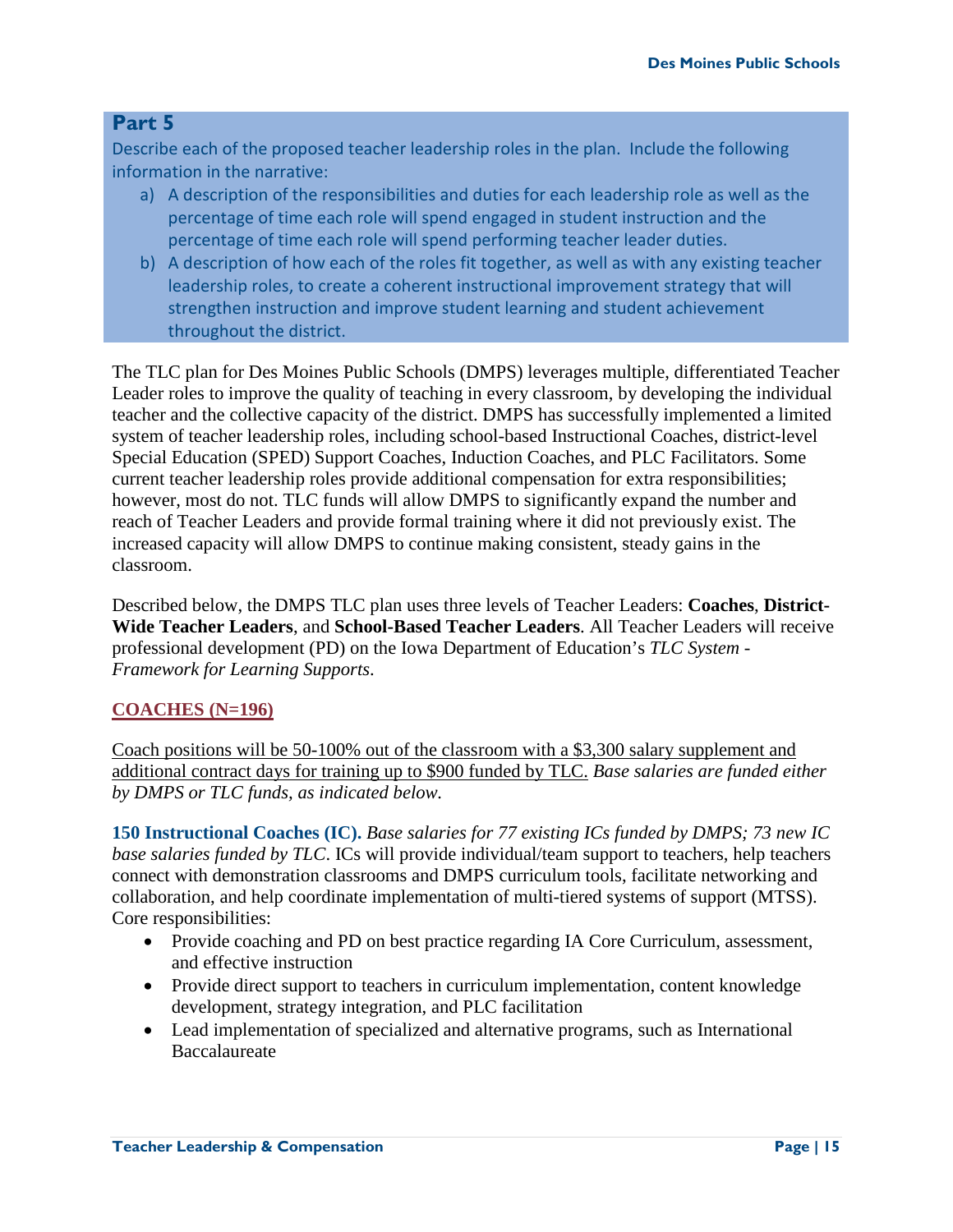**12 Technology Integration Coaches.** *Base salaries funded by TLC.* Technology Integration Coaches will work with teachers in classrooms to utilize new technology tools and scaffold teachers' use of technology through modeling, co-teaching, planning, PD, and coaching. Core responsibilities:

- Provide PD and support to school staff on technology integration
- Develop and demonstrate lessons in the classroom that incorporate technology as an instructional tool
- Work with Curriculum Coordinators to develop and promote a variety of technology integration instructional strategies

**16 SPED Coaches.** *Base salaries funded by DMPS.* SPED Support Coaches will utilize studentbased coaching strategies to support teachers who work with children who are academically discrepant in their academic achievement, as compared to their special education peers. Core responsibilities:

• Support teachers and other staff who work with SPED students by identifying and assisting with the implementation of effective intervention strategies

**18 Induction Coaches**. *Base salaries for 15 existing Induction Coaches funded by DMPS; 3 new Induction Coach base salaries funded by TLC.* Induction Coaches will work to accelerate the competence and confidence of novice teachers as reflective and effective professionals. DMPS established a new teacher mentoring program in collaboration with The New Teacher Center to provide all first and second year teachers new to the profession job-embedded coaching and mentoring. Core responsibilities:

- Assist new teachers in reflecting on their practice and reviewing student work to inform instruction and enhance student achievement
- Model appropriate, innovative teaching methodologies through co-teaching and demonstration lessons, providing opportunities for new teachers to observe exemplary practice
- Incorporate technology and analysis of data to advance beginning teacher learning and classroom practice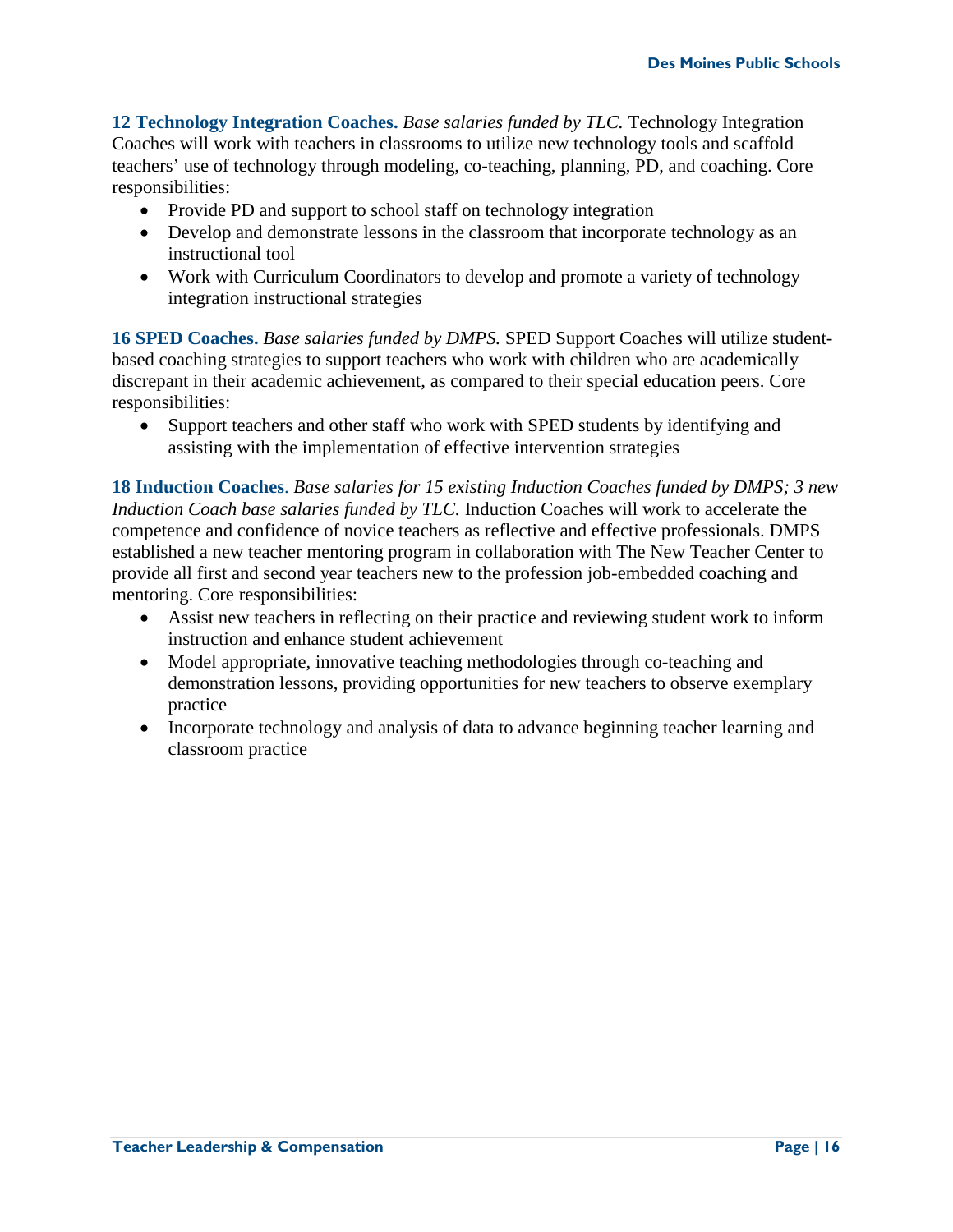## **DISTRICT-WIDE TEACHER LEADERS (N=177)**

**120 PLC Facilitators.** 100% in the classroom with a \$1,000 salary supplement and additional contract days for training up to \$450 funded by TLC. *Base salaries funded by DMPS.* PLC Facilitators will plan and lead eight focused learning sessions on school improvement initiatives on early-release Wednesdays, as part of the district's PD system. Core responsibilities:

- Provide 10 structured hours of professional learning
- Attend monthly PLC planning sessions with Curriculum Coordinators (CC)
- Present content co-constructed with CC
- Communicate common questions/concerns to CC

**55 Demonstration Classroom Teachers**. 100% in the classroom with a \$2,500 salary supplement and additional contract days for training up to \$450 funded by TLC. *Base salaries funded by DMPS.* Demonstration Teachers will provide a laboratory for colleagues and school leaders to see best practices in action. Core practices necessary for high-quality teaching and learning will be highlighted in demonstration classrooms across all content areas and K-12 grade spans. Teacher Leaders will model and debrief teaching practices with visiting practitioners. Core responsibilities:

- Demonstrate best practice in classroom teaching, aligned to the Marzano Instructional Framework
- Serve as early implementers of new curriculum and technology
- Assist in developing instructional tools for teaching district curriculum

#### **2 TLC Coordinators.** 100% out of the classroom with a \$7,000 salary supplement and

additional contract days up to \$3,000 funded by TLC. *Base salary funded by TLC.* Coordinators will orchestrate the implementation, facilitation, and evaluation of the TLC plan to insure the proposal is implemented with fidelity and integrity. Core responsibilities:

- Coordinate all program evaluation data collection and reporting
- Arrange and assist with selecting PD content (best instructional and leadership practices) for Teacher Leader trainings
- Structure opportunities for Teacher Leaders to practice newly-learned skills with peers in the workshop setting and in schools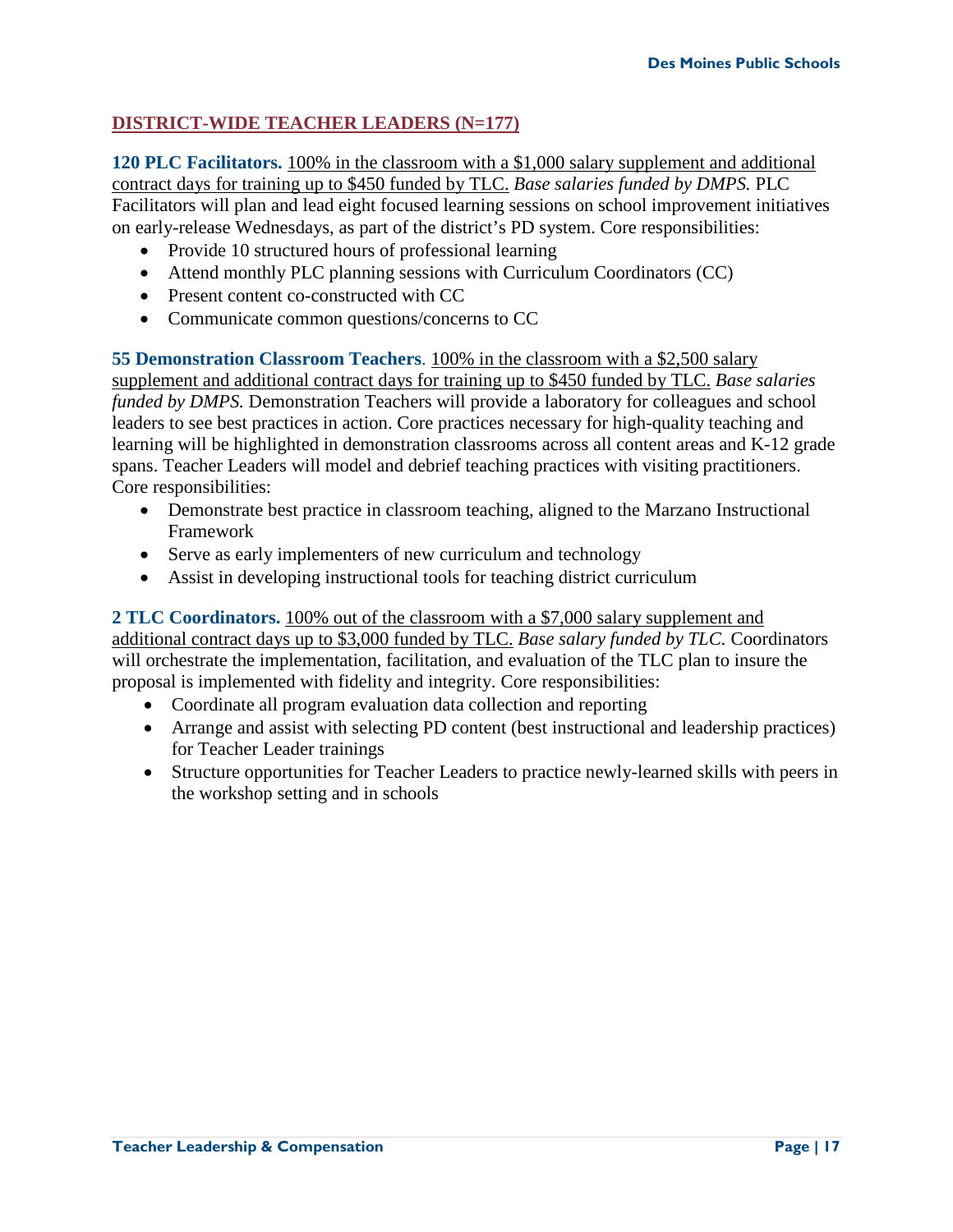#### **SCHOOL-BASED TEACHER LEADERS (N=496)**

School-Based Teacher Leaders will be 100% in the classroom with a \$1,000 salary supplement and additional contract days for training up to \$450 funded by TLC. *Base salaries funded by DMPS.* Currently, most school-based teacher leadership opportunities are informal; the TLC plan will enable the district to recognize Teacher Leaders' contributions and provide additional training.

#### **372 School Leadership Team Members.** Core job responsibilities:

- Work collaboratively to create, facilitate, and assess school improvement plans
- Support peers in implementing improvement strategies related to grade-level or departmental goals

**124 Innovation Classroom Teachers.** Core responsibilities:

- Conduct action research within the classroom
- Share learning with peers and inform school improvement strategies and goals

#### **DMPS will fully utilize the Coaches, District-Wide Teacher Leaders, and School-Based Teacher Leaders to create a coherent instructional improvement strategy that will strengthen instruction throughout the district.**

The DMPS TLC plan connects key district school improvement initiatives, Teacher Leader roles, and outcomes aligned to the Iowa of Department of Education's *TLC System - Framework for Learning Supports*:

- Identify, coach, and develop effective instructional practices within the classroom to guarantee all students have access to the best teaching and learning opportunities
- Use data-driven decision-making to monitor progress and adjust instruction and program implementation
- Implement collaborative structures to maximize adult learning; distribute leadership at the school site; and capitalize on expertise among Teacher Leaders, building administrators, and central office service providers

These three school improvement initiatives, supported by Teacher Leaders, will accelerate the development of effective instructional practice, resulting in improved student achievement.

Expanding effective instructional practices aligned to the Marzano Instructional Framework will serve as the foundation for school improvement. **Instructional and Induction Coaches** will collaborate with **Demonstration Teachers** to have teachers from across the district observe best practice and early implementation in action. **PLC Facilitators** will utilize videos of effective instructional practice from demonstration classrooms within district-wide PD activities. The Instructional Framework will also guide the feedback and coaching work of:

- **Instructional Coaches** with career teachers and teams
- **Induction Coaches'** systematic support of first and second year teachers
- **Technology Integration Coaches'** modeling of blended learning practices
- **SPED Coaches** on specific intervention strategies for special education students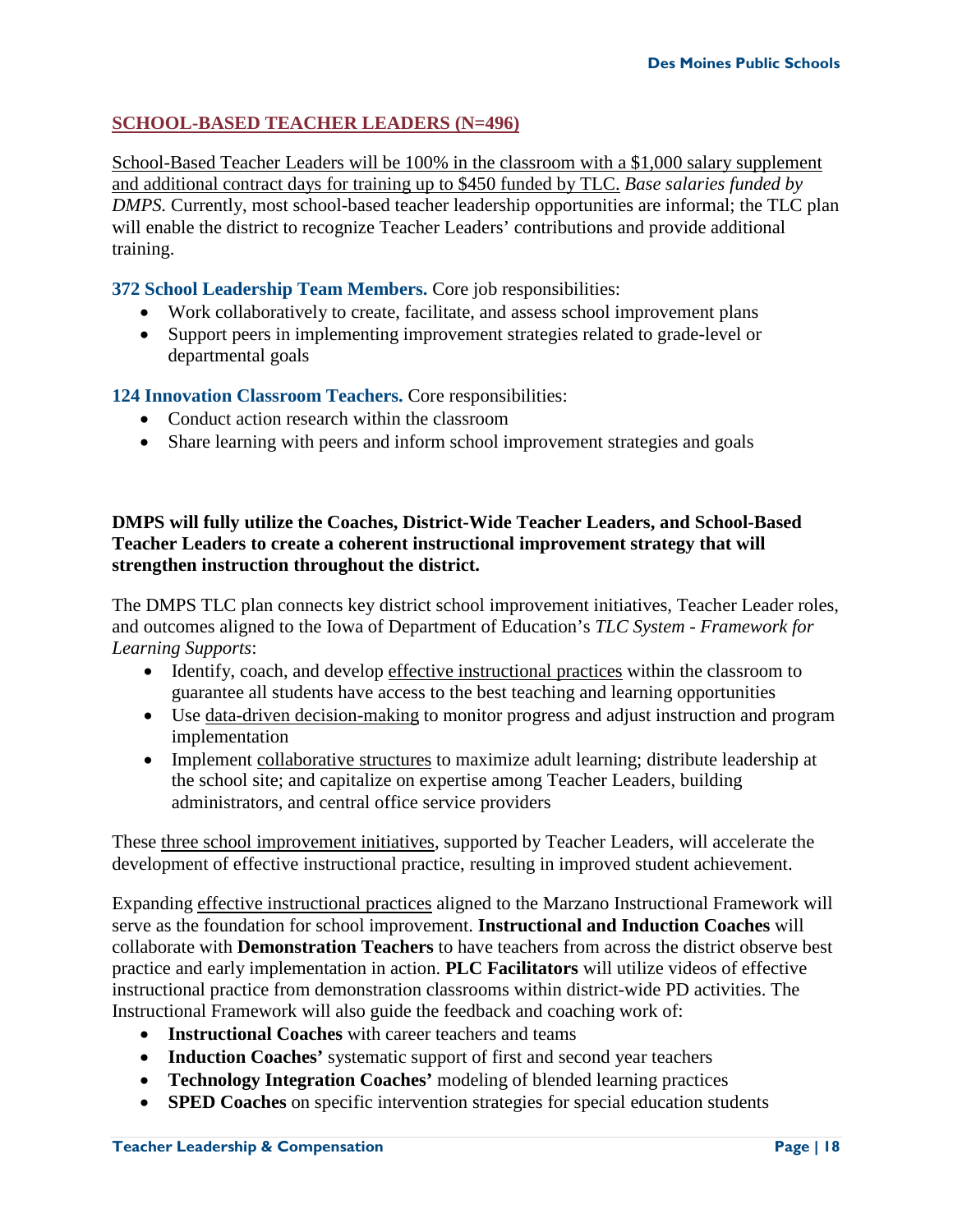Data-driven decision making will be utilized by **all Teacher Leaders** as a key strategy to improve instruction. **Demonstration and Innovation Teachers** will continue to model using data to inform adjustments in instruction. **Instructional Coaches** will take steps such as helping teachers analyze student work, lesson plans, interim assessment data, and summative assessment data to collaboratively inform instructional planning and implementation of MTSS. Similarly, **School Leadership Teams** will review data and make recommendations for improvement across the building and district. **PLC Facilitators** will also use data to inform improvement across grade levels and content areas across the district. **TLC Coordinators** will monitor implementation data of the district's TLC plan to make just-in-time adjustments to maximize the investment in Teacher Leaders.

Three collaborative structures will be required to insure that expertise and capacity are networked across the organization. First, **Teacher Leaders** will participate in *off-contract training* to develop specialized skills in working with adult learners. Second, **Teacher Leaders**  will participate in ongoing *job-embedded professional development* on role-specific content needed for success. For example, **Innovation Teachers** may work on steps to inquiry and **Technology Integration Coaches** on using a new online tool for checking for understanding within a lesson. Third, **TLC Coordinators** will *establish routine communications*, providing all Teacher Leaders and administrators with information regarding implementation. **Coordinators** will also be available to problem-solve and work with central office service teams. In parallel, Principals and **School Leadership Teams** will replicate these structures to insure site-based Teacher Leaders have access to professional learning, ongoing development, and clear communication.

The DMPS TLC plan integrates Teacher Leaders to build pathways for expanded influence on school improvement within Des Moines and to build the capacity of all teachers. The TLC system will be the catalyst that will propel DMPS to exponentially expand the current system of teacher leadership to have a remarkable impact on student achievement.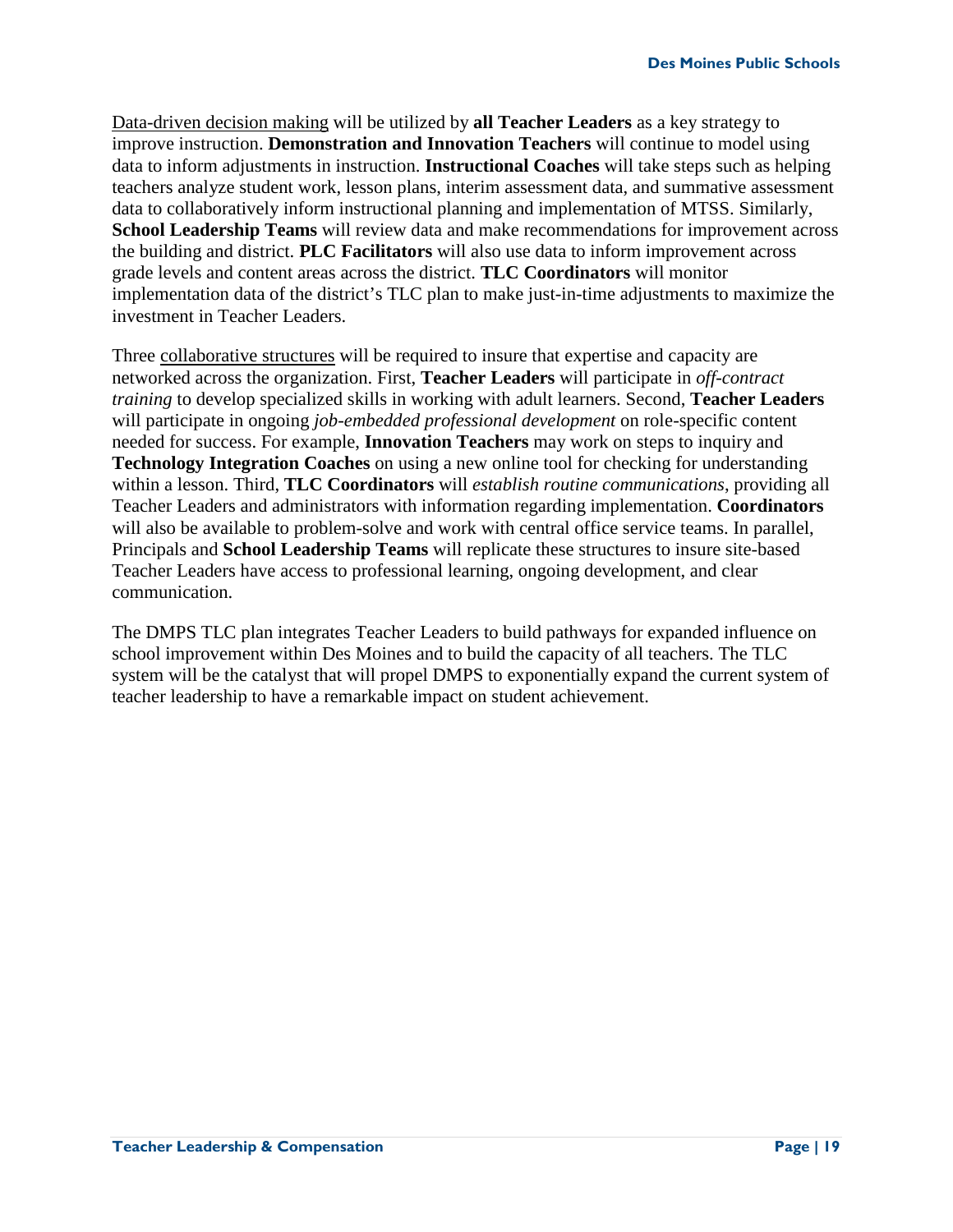Describe how teacher leaders will be selected. Include descriptions of how the district will determine and evaluate the following in selecting teacher leaders:

- a) Prior demonstrated measures of effectiveness.
- b) Prior demonstrated professional growth.

The Des Moines Public Schools (DMPS) Human Resources (HR) department will organize and manage the open application and hiring process for Teacher Leaders. **Review committees, consisting of equal representation of administrators and teachers, will review applications, interview candidates, and make recommendations for selection.**

At the January 2014 School Board meeting, the Educator Quality Professional Development Council was approved as the Site-Based Council for the DMPS TLC plan. The Council met in October 2014 and approved the selection plan outlined below for the three levels of Teacher Leaders.

## **Level 1: Coaches** *(Instructional, Technology Integration, Induction & SPED)*

**Job Description:** A job description will delineate basic & essential functions and required & desired hiring specifications unique to Coach roles. Common required hiring specifications include: 3 years teaching experience, 1 year teaching experience in DMPS, a valid teaching license, and evidence of effectiveness and continuing education that has enhanced the candidate's professional work. Desired hiring specifications for Coach roles may include qualifications such as completion of "Cognitive Coaching" or experience working with adult learners.

**Selection Instruments:** Using Applitrack Filters, DMPS will *select in* candidates who meet all required hiring specifications, as provided in the online application. Thereafter, applications will be reviewed to identify candidates who also meet one or more desired hiring specification.

**Additional Selection Instruments:** Candidates will provide three recommendations (from 2 peers and 1 administrator). Recommendation forms will ask those providing recommendations to answer questions regarding past examples of the candidate's professional growth that led to effectiveness in teaching. Recommendations will be scored to identify candidates with the highest performance scores to *select in* to the Interview Select Pool.

**Interview Select Pool:** Selected candidates will participate in a two-part interview (I. Questioning & II. Performance Task) with the review committee, which will consist of equal representation of administrators and teachers. HR will facilitate a process to develop questions aligned to the job description and required/desired hiring specifications for the review committee to ask candidates. All questions will have quality response indicators. For Part II, candidates will be provided with the same education topic applicable to the Coach position and a timeframe in which to prepare a teaching segment prior to the interview. During the performance interview, candidates will have the same time allotment to teach to the review committee on the education topic, which the review committee will score using a rubric.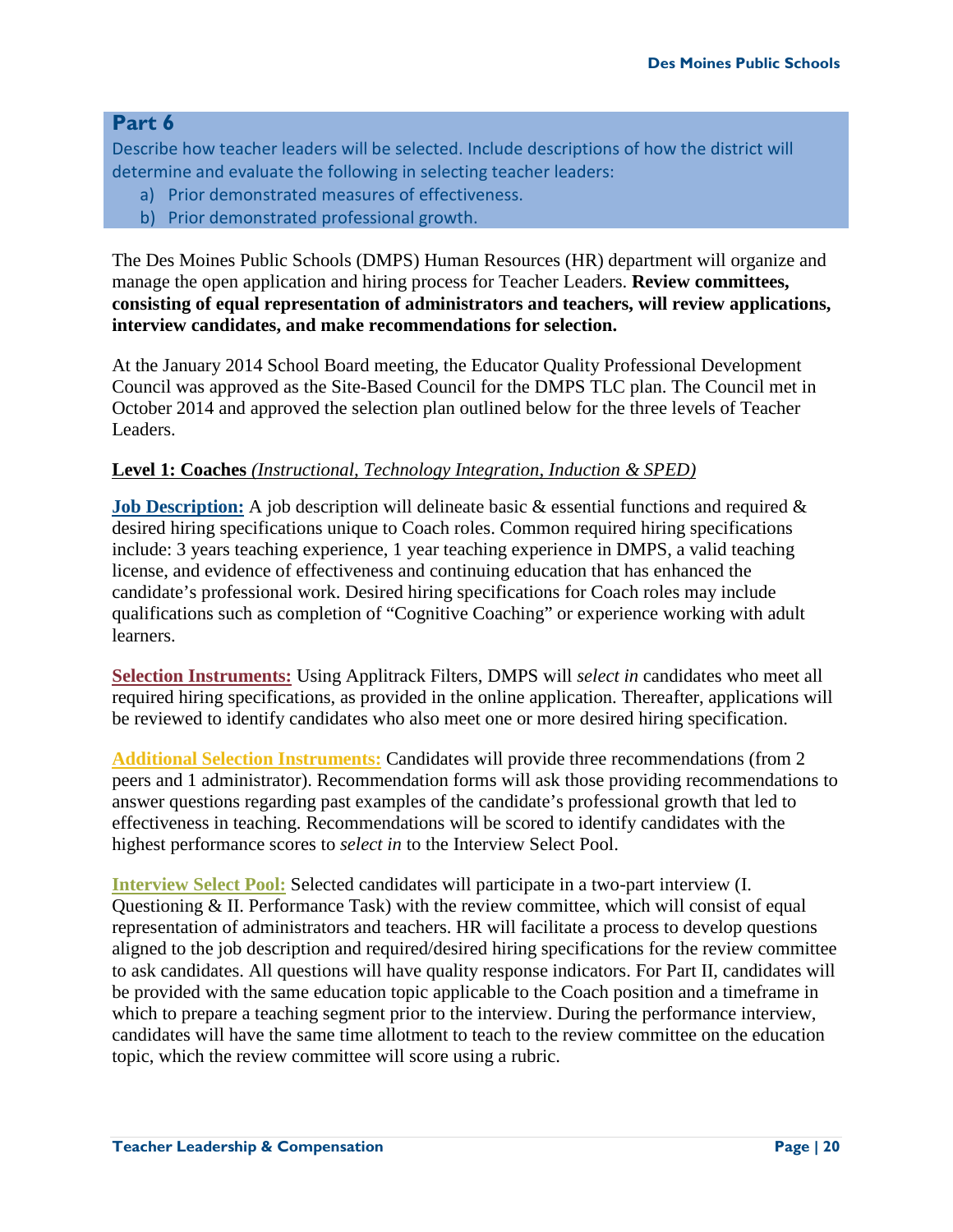**Selection Process – System:** The review committee will identify evidence provided in the interview (either in Part I or II) that demonstrates a candidate's strengths and growth opportunities for (a) the candidate's effectiveness and professional growth, (b) the position, and (c) the required/desired hiring specifications. The review committee will identify whether or not each applicant is a viable candidate for a Coach position within the district. All highly-qualified candidates will *selected in* to a Candidate Pool, and candidates will identify placement preferences. Final hiring decisions for Technology Integration and Induction Coaches will be made by the district.

**Selection Process – Building:** Final hiring decisions for Instructional Coaches will be made by principals. Principals will work with HR and the DMPS Offices of Academics and Schools to match Instructional Coach candidates to buildings.

To be considered Teacher Leaders under the DMPS TLC system, existing Coaches will be required to provide the three references outlined above to demonstrate effectiveness and professional growth to determine if they meet the criteria to receive the salary supplement.

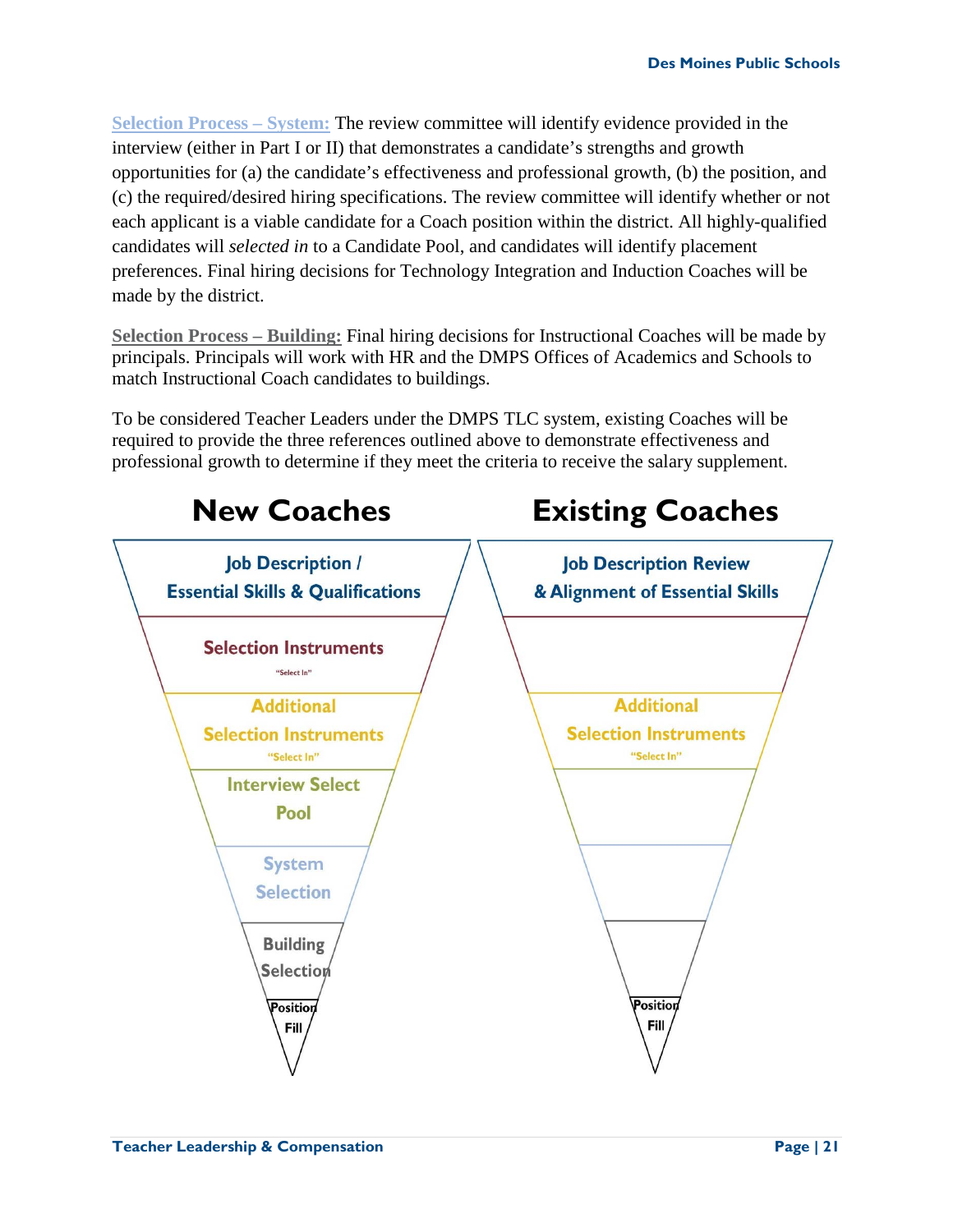A modified version of the selection process described above will be used to hire Level 2 & 3 Teacher Leaders:

| <b>Level 2: District-Wide</b>      |                                     | <b>Level 3: School-Based</b>  |
|------------------------------------|-------------------------------------|-------------------------------|
| <b>District PLC Facilitators</b>   | <b>Demonstration Classroom</b>      | Leadership Team Members,      |
|                                    | <b>Teachers</b>                     | <b>Innovation Classroom</b>   |
|                                    |                                     | <b>Teachers</b>               |
| <b>Description of Assignment</b>   | <b>Same</b>                         | <b>Same</b>                   |
| posted & open application          |                                     |                               |
| process used                       |                                     |                               |
| Using Aplitrack, all               | <b>Same</b>                         | <b>Same</b>                   |
| candidates who meet all            |                                     |                               |
| required hiring specifications     |                                     |                               |
| select in                          |                                     |                               |
| Candidates who meet $1+$           | Candidates who meet $1+$            | Candidates who meet $1+$      |
| desired hiring specification       | desired hiring specification        | desired hiring specification  |
| select in to the Interview         | identified; Candidates provide      | select in to the Interview    |
| <b>Select Pool</b>                 | the additional selection            | Select Pool                   |
|                                    | instruments (3 references)          |                               |
|                                    | described above; Highest            |                               |
|                                    | scoring candidates select in to     |                               |
|                                    | the Interview Select Pool           |                               |
| <b>Interview: Questioning</b>      | <b>Interview: Questioning &amp;</b> | <b>Interview: Questioning</b> |
|                                    | performance task (classroom         |                               |
|                                    | observation)                        |                               |
| <b>System selection process to</b> | <b>System selection</b>             | <b>Building selection</b>     |
| fill the positions                 |                                     |                               |

A district-developed survey of peers will be administered annually regarding Teacher Leaders' effectiveness specific to their TLC Teacher Leader roles. All TLC Teacher Leaders (new & existing) will design an individual professional development plan (IPDP) goal related to TLC work and submit artifacts that support their professional growth in that area. The evaluating administrator will review the performance survey and TLC-related IPDP artifacts to determine if s/he will be eligible to renew a Teacher Leader position for an additional year.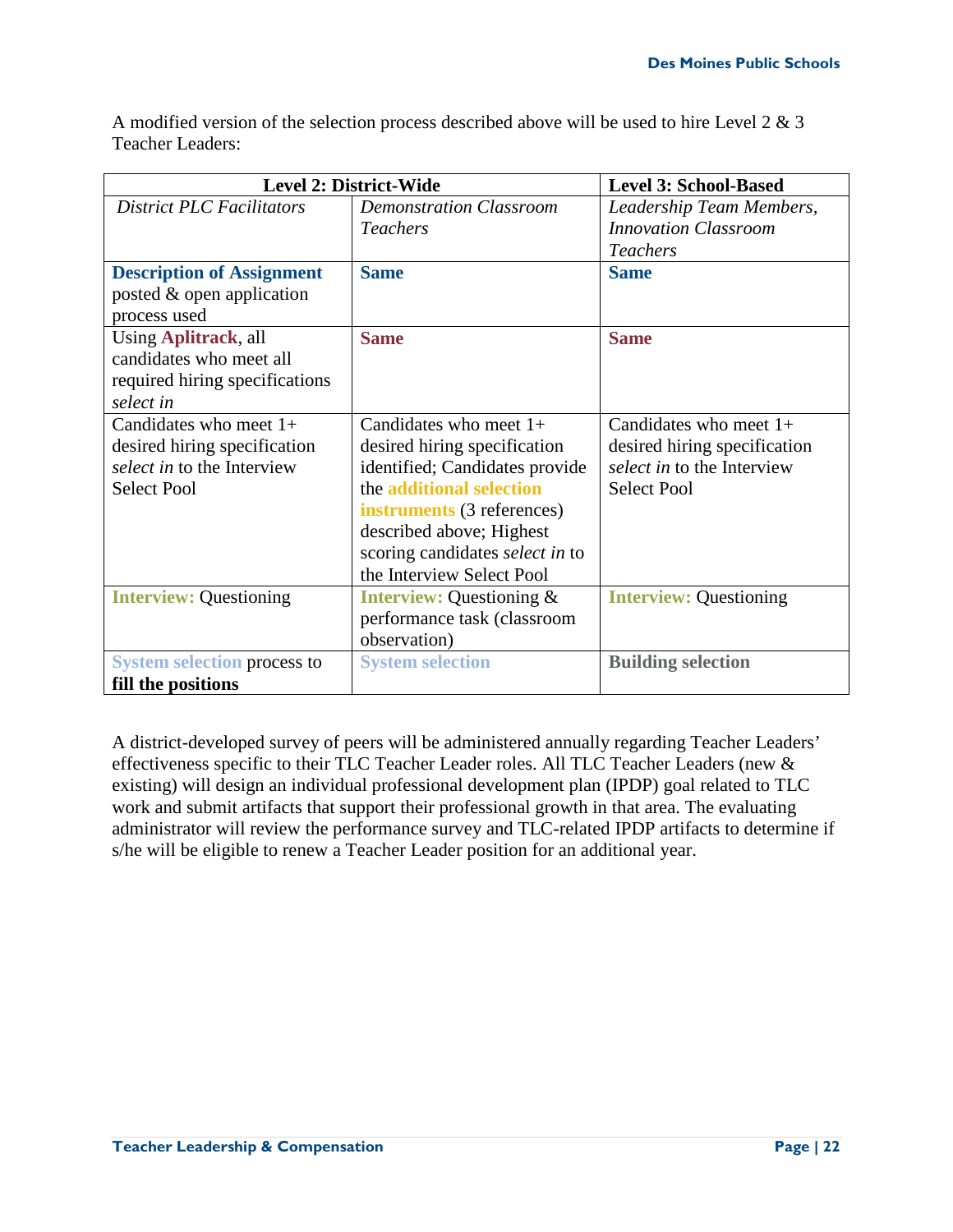Describe how the TLC plan will utilize teacher leaders to improve the district's current professional development program. Include the following information in the narrative:

- a) A description of the role teacher leaders will play in the creation and delivery of professional development.
- b) A description of how the district's TLC plan aligns with and incorporates the key elements of the Iowa Professional Development Model

#### *DMPS used Part 7 narrative and score from the January 31, 2014 application. The narrative has been updated to reflect the October 31, 2014 re-submission / terminology.*

The Des Moines Public Schools (DMPS) TLC plan provides the needed support to efficiently deliver professional development (PD). Together, district PD structures and the TLC plan will create a robust system of support to develop each individual teacher, as well as the collective capacity of the organization. The fidelity and rate with which the adoption of new practices are implemented will be increased by directing support as close to the classrooms as possible. Teacher Leaders will:

- Support PD at all levels, from the annual district-wide PD day to monthly district PLCs to weekly school and grade/content level collaboration and PD sessions.
- Support differentiated collaboration and PD through individualized coaching of teachers at the school/classroom level related to district initiatives.

DMPS utilizes a district-wide PD plan that consists of four components:

- 1. PD via adjusted dismissal Wednesdays, which can be building-directed, teacher-directed, or in district Professional Learning Communities (PLCs)
- 2. Educator Quality Professional Development (EQPD) Day
- 3. Monthly Teaching & Learning meetings for building leaders
- 4. PD Modules for differentiated support

The chart below outlines the role Teacher Leaders (highlighted in **bold**) will play in the creation and delivery of PD in Des Moines.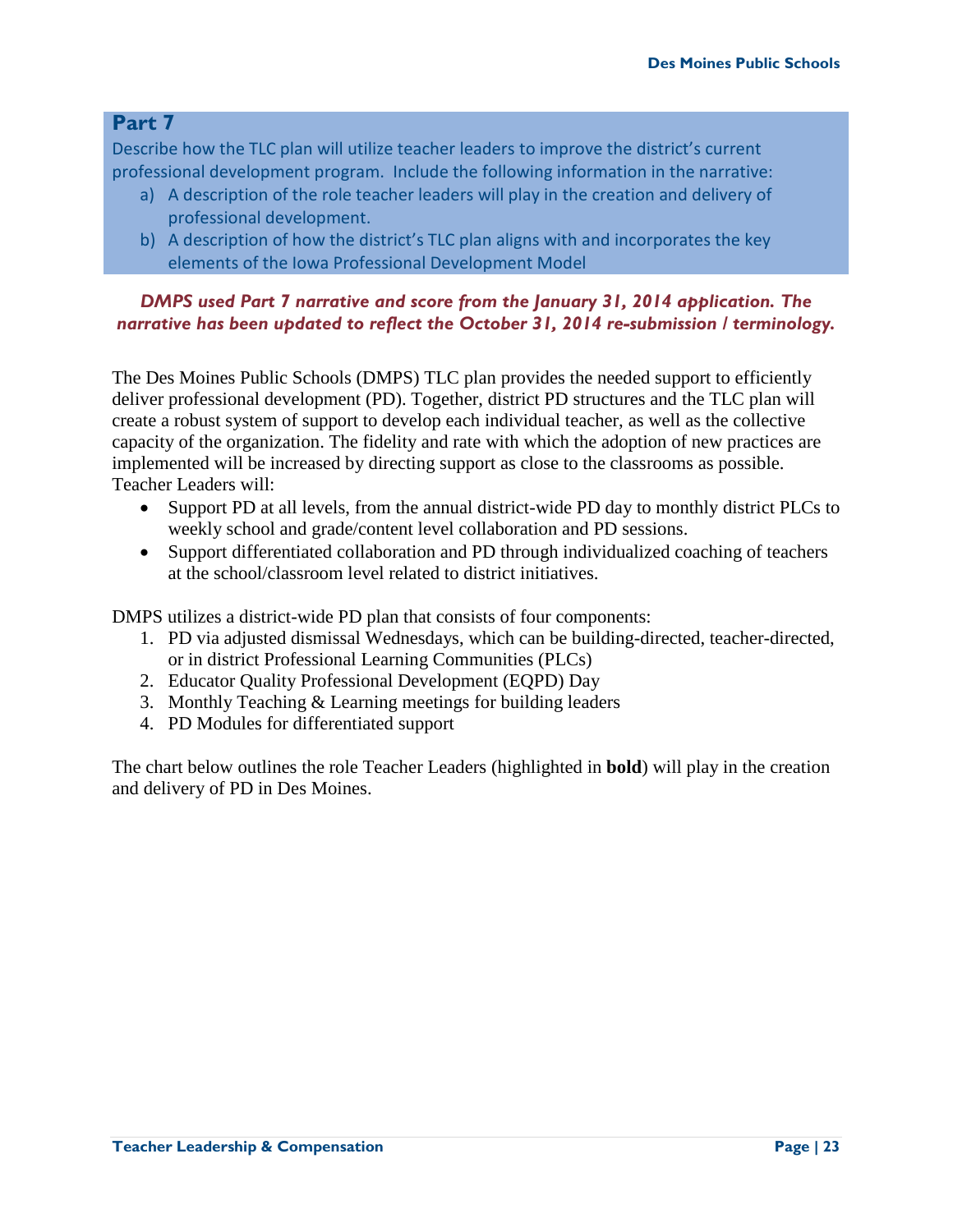|                                          | <b>TEACHER LEADER ROLE IN CREATION &amp; DELIVERY OF PD</b>                                                                                                                                                                                                                                                                                                                               |
|------------------------------------------|-------------------------------------------------------------------------------------------------------------------------------------------------------------------------------------------------------------------------------------------------------------------------------------------------------------------------------------------------------------------------------------------|
| <b>Building-directed</b>                 | <b>Instructional Coaches (IC) &amp; School Leadership Team</b><br>Members serve on the School Leadership Team and work to plan,                                                                                                                                                                                                                                                           |
| Teacher-directed                         | deliver & support implementation of building-level PD.<br>Each month, one early-release Wednesday is teacher-directed PD; All<br>Coaches (Instructional, Technology Integration, SPED &<br>Induction) & Demonstration Classroom Teachers are available<br>to support teachers in the Peer Review Process, 1-1 coaching related to<br>individual growth plans, or other requested support. |
| <b>District PLCs</b>                     | District PLC Facilitators, ICs & Technology Integration<br><b>Coaches</b> serve as facilitators for monthly district PLCs focused on<br>district initiatives.                                                                                                                                                                                                                             |
| <b>EQPD Day</b>                          | PLC Facilitators, ICs, Technology Integration Coaches &<br><b>Demonstration Classroom Teachers</b> serve as facilitators for the<br>annual PD day on topics related to district PD or needs identified by<br>buildings or groups of teachers.                                                                                                                                             |
| Monthly Teaching & Learning<br>meetings  | ICs & Principals attend monthly district PD meetings for building<br>leaders. They may also assist in the development & delivery of sessions.<br>These sessions support school- & classroom-level implementation of<br>district initiatives.                                                                                                                                              |
| PD modules for differentiated<br>support | All Coaches help develop & serve as facilitators for special PD<br>modules.                                                                                                                                                                                                                                                                                                               |

The Iowa Professional Development Model (IPDM) is standard protocol for all teacher development in Des Moines. The district PD Plan, in conjunction with the support provided by Teacher Leaders, concurrently builds the capacity of the organization and develops the skills of individual teachers through implementation of the IPDM operating principles and cycle of PD.

|                                                  | <b>IPDM OPERATING PRINCIPLES</b>                                                                                                                                                                             |
|--------------------------------------------------|--------------------------------------------------------------------------------------------------------------------------------------------------------------------------------------------------------------|
| Focus on curriculum,<br>instruction & assessment | PD content addresses district instructional priorities & school needs                                                                                                                                        |
| Participative decision making                    | District PLC Facilitators, ICs & Technology Integration                                                                                                                                                      |
|                                                  | <b>Coaches</b> engage in the design of PD at the district & school levels                                                                                                                                    |
| Leadership                                       | All Coaches, PLC Facilitators & Demonstration Classroom<br>Teachers are leaders in supporting teacher understanding of PD<br>theory & providing opportunities for demonstration, practice &<br>collaboration |
| Simultaneity                                     | Teacher Leaders attend to multiple district & school issues<br>supporting teachers at their varying performance levels, without losing<br>focus on critical district priorities                              |

The IPDM is implemented at three levels, through:

- Development and implementation of the district PD Plan (see Section (a) above)
- Development and implementation of the school improvement planning process
- Support for individual teacher development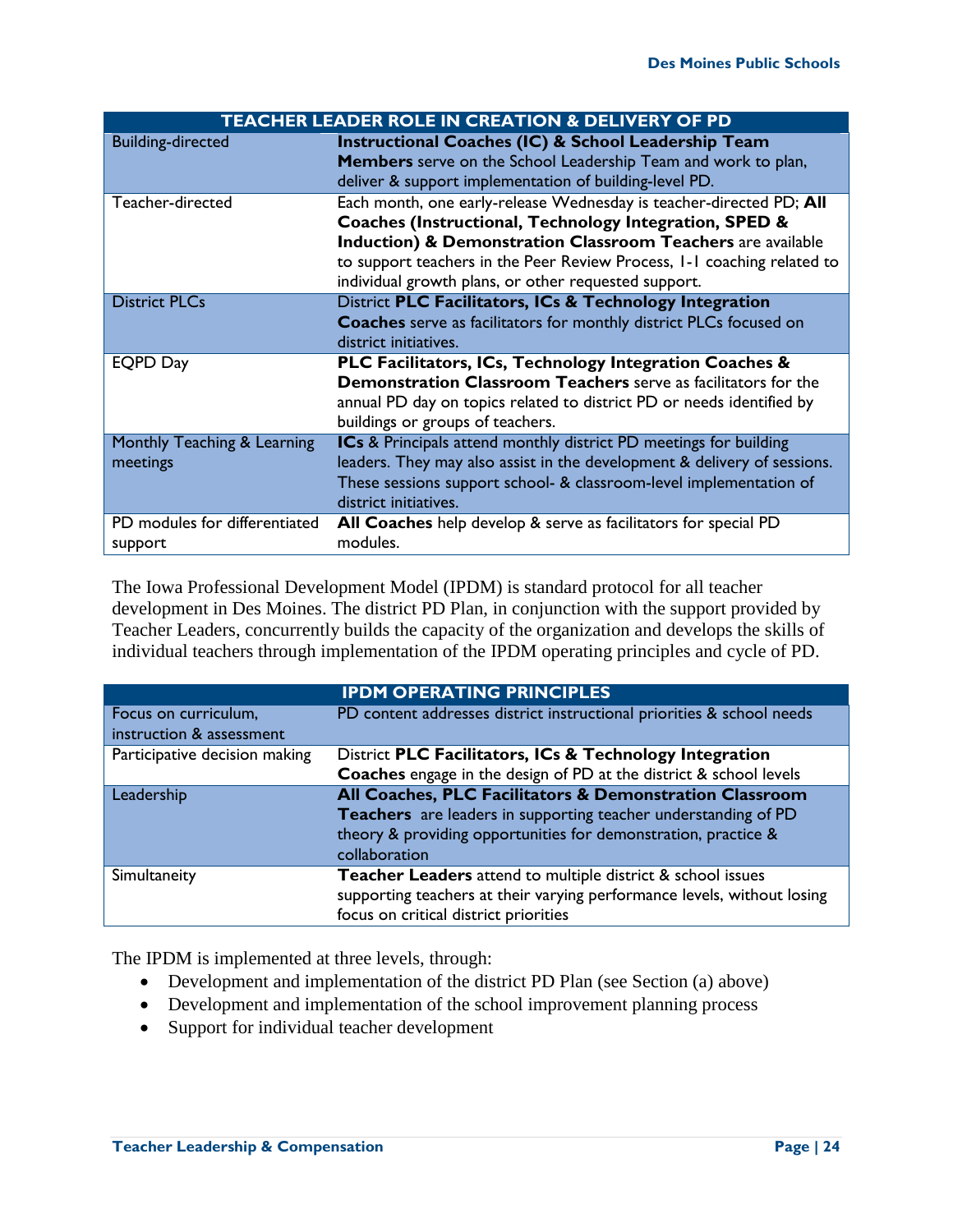**School Improvement Planning:** Lead Teachers and ICs serve on the School Leadership Team to build the capacity of the school through development, implementation, and monitoring of the School Improvement Plan, utilizing the eight steps of the IPDM cycle:

Development

- 1. Collecting and analyzing data
- 2. Goal setting
- 3. Selecting plan and PD content
- 4. Designing plan action steps and associated PD

#### Implementation

- 5. Training/learning opportunities
- 6. Collaboration

#### Monitoring

- 7. Ongoing data collection (formative)
- 8. Program evaluation (summative)

**Support for Individual Teacher Development:** The IPDM cycle also provides the framework through which Teacher Leaders support the development of individual teacher skills:

Collecting and analyzing teacher performance data and goal setting (steps 1, 2)

• **ICs and Induction Coaches** support teachers in a self-audit of practices identified in the Instructional Framework and development of a professional learning plan

Selecting PD content, designing action steps, and developing learning opportunities (steps 3, 4, 6)

- **ICs and Induction Coaches** work with teachers to identify actions to support their personal growth including modeling instruction and scheduling observations in **Demonstration Class Teacher** classrooms
- **ICs and Induction Coaches** demonstrate instruction and observe teacher delivery of instruction

#### Facilitating collaboration (step 6)

- **ICs and Induction Coaches** facilitate conversations related to classroom observations
- **ICs** facilitate formal district- or school-level collaboration times and may assist with Peer Review
- **ICs** facilitate conversations among teachers with common needs/interests

Ongoing data collection: the study of implementation (formative assessment of teacher performance) (step 7)

• **ICs and Induction Coaches** help teachers collect and analyze data related to implementation of professional learning plans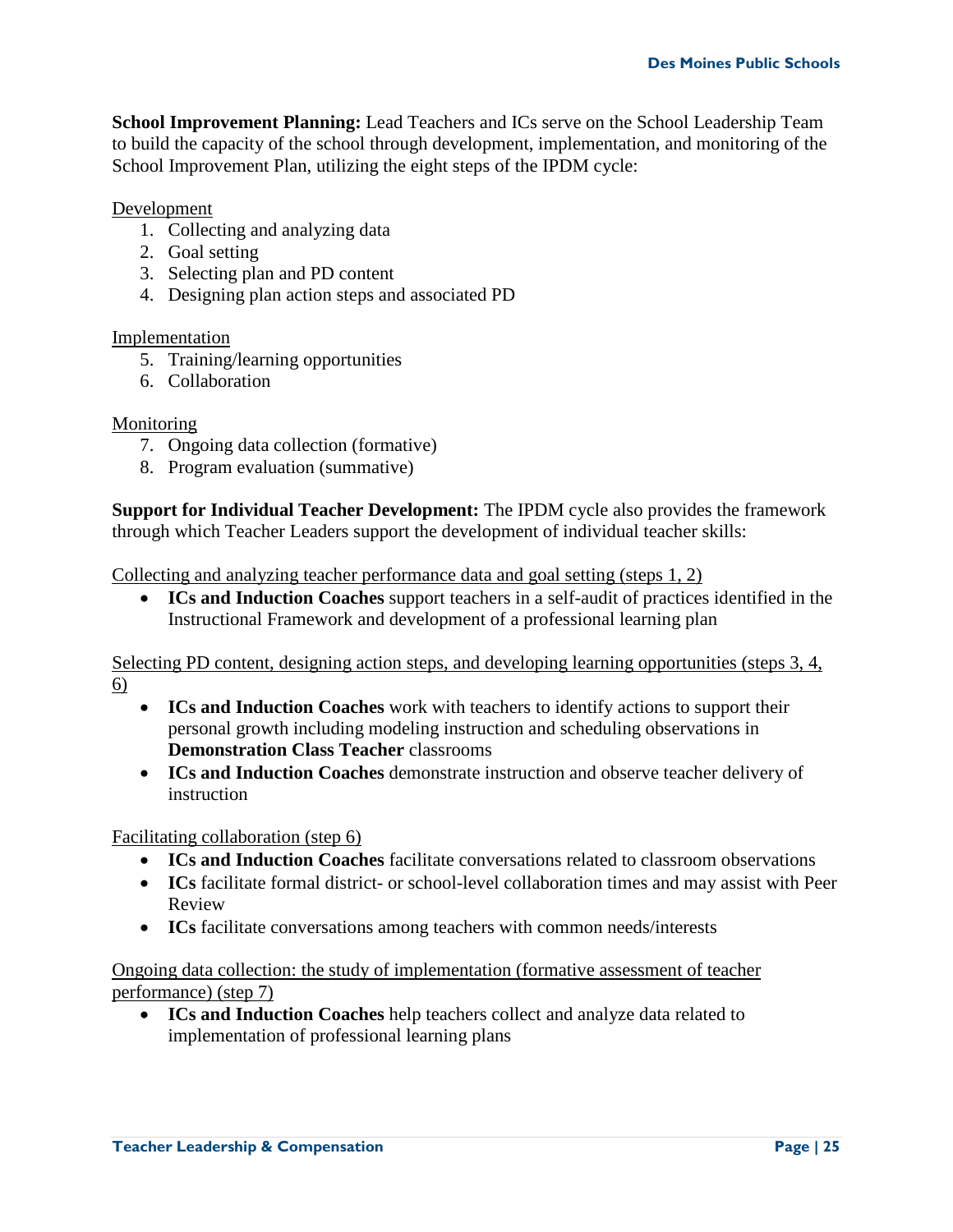Given the state and school district goals, please provide the following information:

- a) A description of how the district will determine the impact/effectiveness of the TLC Plan, including short-term and the long-term measures.
- b) A description of how the district will monitor and adjust the TLC plan based on the results of these measures.

#### *DMPS used Part 7 narrative and score from the January 31, 2014 application. The narrative has been updated to reflect the October 31, 2014 re-submission / terminology.*

Des Moines Public Schools (DMPS) has the infrastructure, experience, and resources to administer, evaluate, and adjust a TLC project. The DMPS Assessment Team has developed a system to gather student/teacher data to analyze, synthesize, and make available to administration. This system will enable staff to monitor data in real time and adjust the plan. The chart below explains processes and timelines for monitoring progress toward achieving shortand long-term performance measures aligned with goals and process objectives of the plan.

| <b>OUTCOME (GOAL</b><br><b>ALIGNMENT)</b>                                                | <b>MONITORING</b><br><b>PLAN</b> | <b>MEASUREMENT</b><br><b>(ST=SHORT TERM;</b><br><b>LT=LONG TERM)</b>                       | <b>ANNUAL</b><br><b>ACTION STEPS</b><br>& REPORTING,<br><b>BY MONTH</b>                                                            |
|------------------------------------------------------------------------------------------|----------------------------------|--------------------------------------------------------------------------------------------|------------------------------------------------------------------------------------------------------------------------------------|
| Increase # of qualified<br>applicants (1)                                                | Teacher application<br>data      | Ratio of applicants w/<br>proper endorsements<br>applying for each vacant<br>position (ST) | <b>Sept</b><br>Pull application data<br>for previous fiscal<br>year from<br>Applitrack<br>Data shared w/<br><b>DMPS</b> leadership |
| Increase 3-year teacher<br>retention rate from<br>72% (2010-11) to 80%<br>$(2014-15)(2)$ | Teacher cohort<br>retention data | % of teachers in each<br>cohort continuing<br>employment (LT)                              | July<br>Pull retention data<br>for previous fiscal<br>year from IFAS<br>(employee database)<br>Data shared w/<br>leadership        |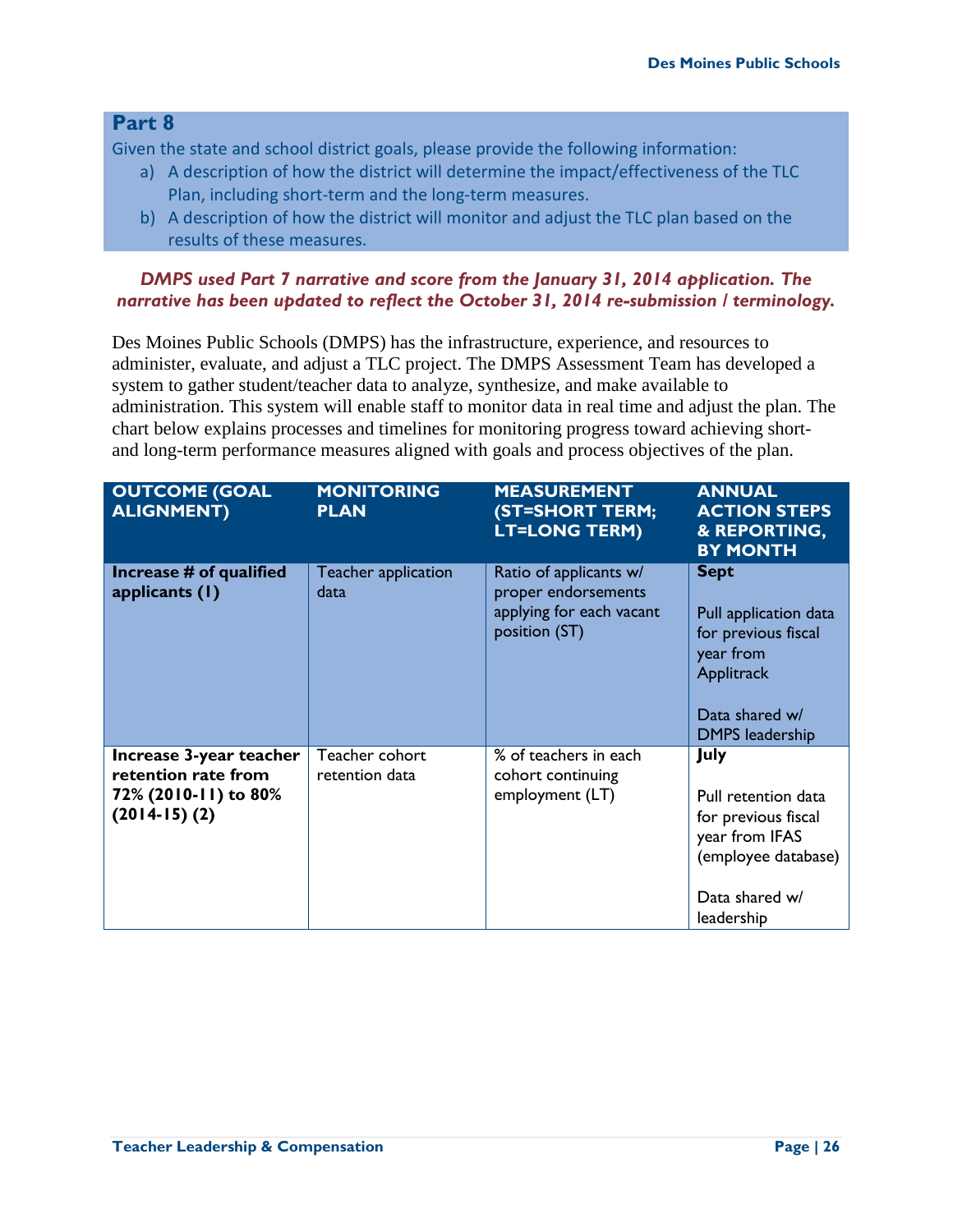| Increase # of effective   | Review job                                                            | Quality of selection                                                                                                    | June                                                                                                                                                                                                 |
|---------------------------|-----------------------------------------------------------------------|-------------------------------------------------------------------------------------------------------------------------|------------------------------------------------------------------------------------------------------------------------------------------------------------------------------------------------------|
| <b>Teacher Leaders by</b> | descriptions &                                                        | process - document                                                                                                      |                                                                                                                                                                                                      |
| 520 positions (3)         | selection of Teacher<br>Leader positions                              | review (ST)                                                                                                             | <b>TLC Site-Based</b><br><b>Review Committee</b><br>meets to review job<br>descriptions &<br>selection process<br>Job descriptions &<br>selection process<br>adjusted based on<br>committee feedback |
|                           | <b>Count of Teacher</b><br>Leader (TL) positions                      | Number of Coaches,<br><b>District-Level Teacher</b><br>Leaders & School-Based<br>Teacher Leaders. (LT)                  | <b>Sept</b><br>Pull # of teachers<br>employed as<br><b>Teacher Leaders</b><br>from IFAS<br>Data shared w/<br>leadership                                                                              |
|                           | <b>Teacher Leadership</b><br>Inventory 2x annually<br>(peer assessed) | % of TL scoring at level 1<br>or 2 on teacher leadership<br>innovation configuration<br>maps (Learning Forward)<br>(ST) | <b>Fall &amp; Spring</b><br><b>Innovation</b><br>configuration map<br>data aggregated<br>Professional<br>Development (PD)<br>opportunities<br>adjusted as needed                                     |
|                           | <b>Effectiveness of TL</b><br>roles: teacher survey                   | % of teachers who<br>consider each TL role<br>effective (ST)                                                            | <b>April</b><br>Administer teacher<br>survey<br>Assessment team<br>aggregates results<br>TL roles adjusted as<br>needed                                                                              |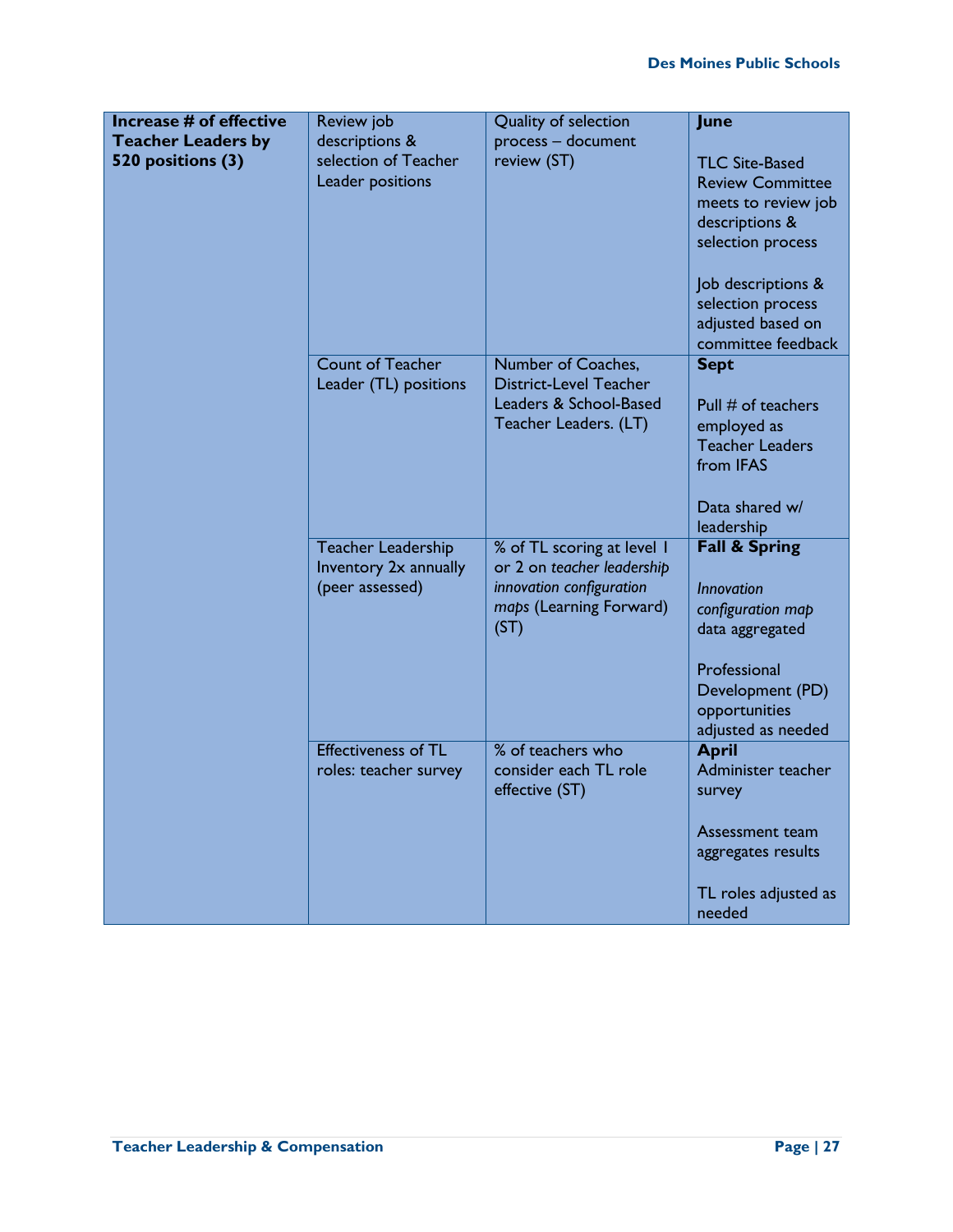| Increase teacher<br>feedback to impact<br>core instruction (4)                                                                                                                                                  | Document coaching<br>sessions                                                                                  | Average ratio of teacher<br>coaching sessions per<br>teacher (ST)                                                                   | June<br>Pull $#$ of teacher<br>coaching sessions<br>from database<br>Data shared w/<br>leadership                                             |
|-----------------------------------------------------------------------------------------------------------------------------------------------------------------------------------------------------------------|----------------------------------------------------------------------------------------------------------------|-------------------------------------------------------------------------------------------------------------------------------------|-----------------------------------------------------------------------------------------------------------------------------------------------|
|                                                                                                                                                                                                                 | Survey teachers on<br>perceived effectiveness<br>of coaching sessions                                          | % of teachers perceiving<br>coaching sessions as<br>effective (ST)                                                                  | <b>April</b><br>Administer teacher<br>survey<br>Assessment team<br>aggregates results<br>Coaching methods<br>adjusted as needed               |
| <b>Improve core</b><br>instruction via 75% of<br>teachers district-wide<br>implementing the<br><b>Instructional</b><br>Framework w/ fidelity<br>by $2017(5)$                                                    | Audit of teacher<br>classroom instruction<br>using Instructional<br>Framework innovation<br>configuration maps | Percent of teachers<br>scoring at level 1 or 2 on<br><b>Instructional Framework</b><br>innovation configuration<br>maps $(ST / LT)$ | <b>Fall &amp; Spring</b><br><b>Innovation</b><br>configuration map<br>data aggregated<br>PD opportunities<br>adjusted as needed               |
| <b>Increase student</b><br>engagement from 57%<br>(Fall 2013) to 65% (Fall<br>2016) through quality<br>core instruction (5)                                                                                     | <b>Administer Gallup</b><br><b>Student Poll measuring</b><br>student engagement                                | Percent of students<br>engaged (LT)                                                                                                 | $\overline{Oct}$<br><b>Administer Gallup</b><br><b>Student Poll</b><br>PD opportunities<br>adjusted as needed                                 |
| Increase student<br>achievement through<br>quality core<br>instruction:<br><b>Reading proficiency</b><br>from 58% (2013) to<br>70% (2017)<br><b>Math proficiency</b><br>from 60% (2013) to<br>$72\%$ (2017) (5) | Administer Iowa<br><b>Assessments</b><br>measuring core<br>content knowledge                                   | Percent of students<br>proficient in reading/ math<br>(LT)                                                                          | <b>April</b><br>Administer Iowa<br>Assessments<br>Assessment team<br>analyzes results for<br>trends<br>PD opportunities<br>adjusted as needed |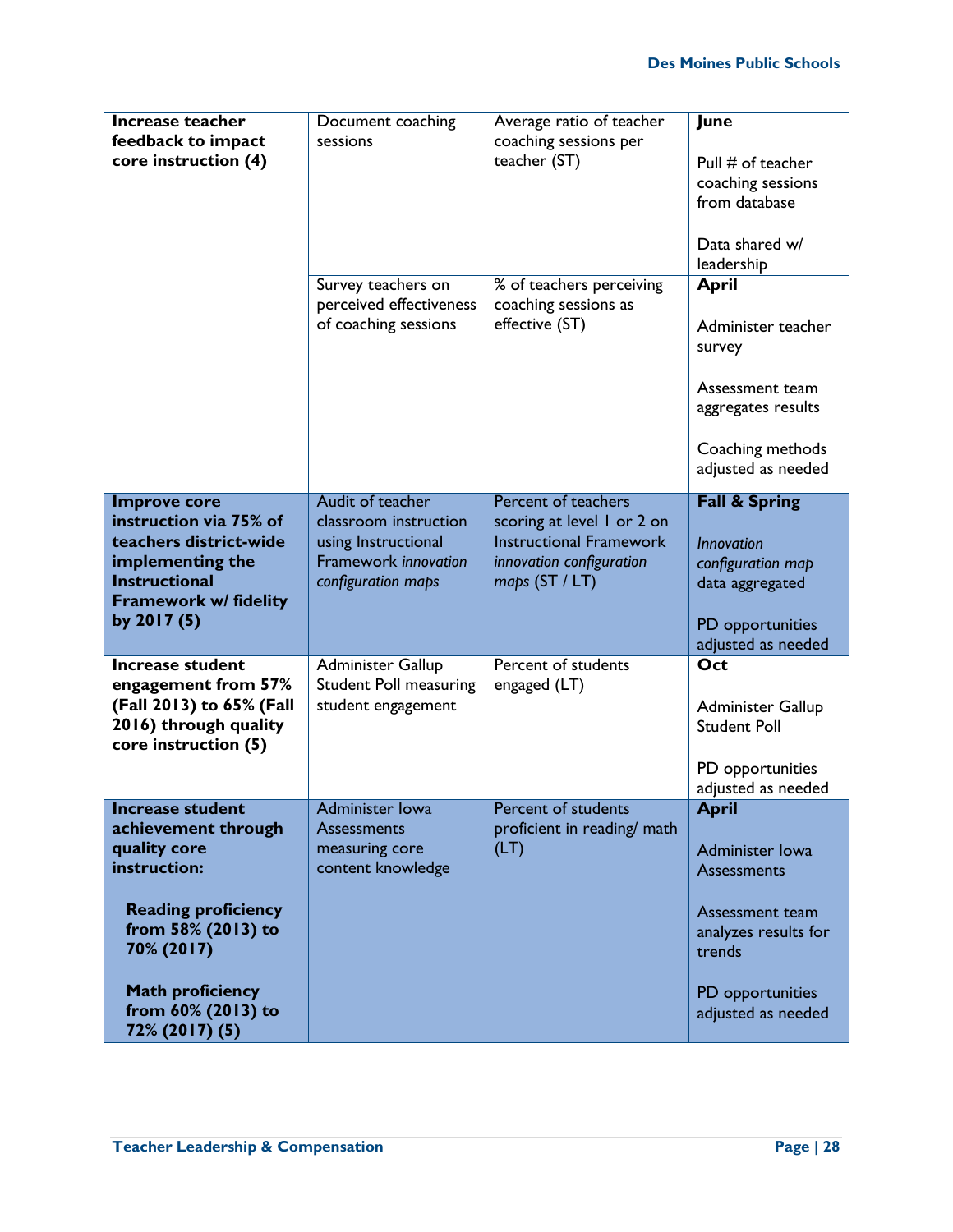DMPS will conduct summative and process evaluation activities to verify completion of process outcomes, measure progress toward achieving performance outcomes, and identify needed modifications. Evaluation efforts will include ongoing measurements designed to identify what efforts have had a positive effect on teacher effectiveness and areas needing improvement.

#### **DMPS Continuous Improvement Loop**

- **Step 1** Set Goals
- **Step 2** Monitor Implementation
- **Step 3** Assess Effectiveness/Quality
- **Step 4** Data Interpretation
- **Step 5** Adjust (PD Curriculum Changes, Structural Changes, & Resource Allocation)

As outlined in the chart in Section (a), using data and feedback from evaluative methods, DMPS will take action steps for continuous improvement to the TLC plan to ensure outcomes are met. For example,

- Job descriptions & selection process for Teacher Leaders will be adjusted, based on Site-Based Review Committee feedback
- PD opportunities will be adjusted, based on *innovation configuration map data* scores
- Coaching methods will be adjusted, based on results of the teacher survey of perceived effectiveness of coaching session.

The TLC Implementation Team will meet bi-monthly to:

- Make decisions about program design and activities
- Keep informed on upcoming activities and deadlines
- Analyze data to modify and improve the TLC plan.

To ensure the sustained effectiveness of the plan over time, DMPS will expand its current system of capturing data and feedback from stakeholders. Currently, this information is gathered via a variety of means (e.g. district surveys, live feedback sessions, and exit slips from PLC meetings). As evaluations are conducted, findings will be reported to the TLC Implementation Team, Site-Based Review Council (equal representation of teachers and administrators), DMPS administration, and Teacher Leaders. The evaluation plan provides a framework for feedback to be directly received by school leadership and allows for timely, targeted coaching.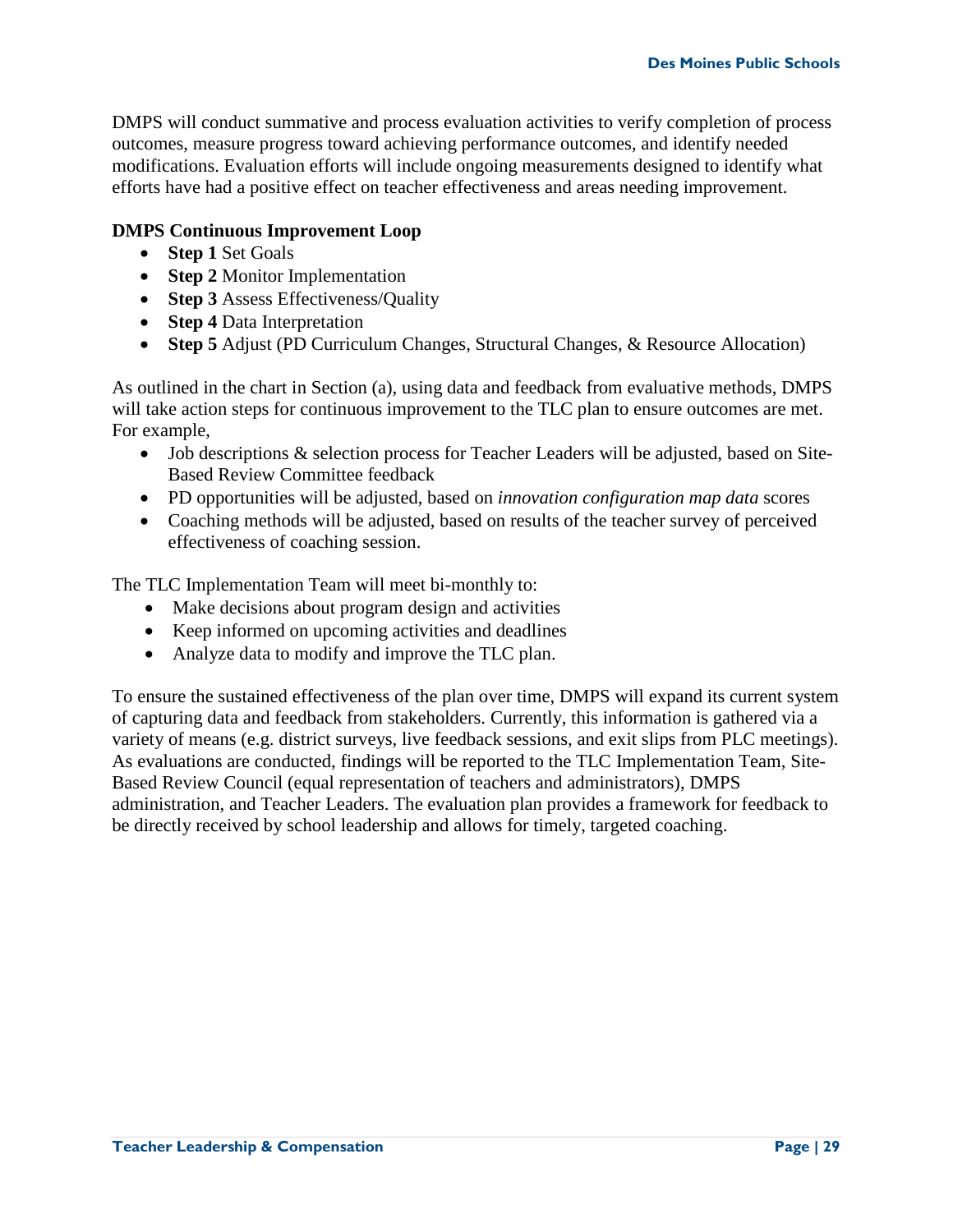Describe the school district's capacity to implement the TLC plan. Cite an example or examples of the successful implementation of a past district initiative or initiatives. Include how the TLC plan will move into the future systemically as a part of the district's school improvement efforts including descriptions of the roles and responsibilities of district personnel responsible for ensuring the success of the plan.

#### *DMPS used Part 9 narrative and score from the January 31, 2014 application. The narrative has been updated to reflect the October 31, 2014 re-submission / terminology.*

Des Moines Public Schools (DMPS) possesses the collective energy and enthusiasm to fully implement a TLC system and serve as an example of best practice for school districts in Iowa. With more than 32,000 students, DMPS has countless stories of success. Some highlights exciting and significant trends at DMPS during the 2012-13 school year include:

- An increase in the graduation rate of nearly 3.5%.
- For the second year in a row, enrollment at DMPS increased by more than 500 students.
- The district saw a record number of AP Scholars and a record number of AP exams taken. All five comprehensive high schools were listed as a Top 50 school on the *Iowa AP Index*.

DMPS has implemented numerous grant projects funded by the federal government, the State of Iowa, and private organizations. DMPS has the infrastructure, experience, expertise, and resources in place to successfully administer and evaluate this project, and established data collection, analysis, and reporting systems allow for accurate measurement of performance outcomes. The DMPS Business & Finance Office monitors all grant finances, and a dedicated staff accountant tracks and monitors all grant funds to ensure appropriate use of funds. DMPS also has a dedicated Assessment team; they will be responsible for ongoing evaluation efforts. DMPS has a strong district administrative team that is committed to supporting schools, teachers, and students. The administrative team is highly collaborative with the intent of providing consistent and systemic support to schools. Finally, there are nearly 2,500 teachers in Des Moines devoted to providing students a quality education.

The key to continued success for DMPS students is to improve the quality of classroom teachers, along with each teacher's ability to effectively deliver core instruction, through the implementation of a robust teacher leadership system.

A sustainability effort for any initiative begins with the articulation of a shared vision, ensuring that there is commitment from all stakeholders. The district has built a strong coalition of support from stakeholders including teachers, building and district administrators, and parents. DMPS will build on this coalition of support by maintaining strong communication with stakeholders and will continue to significantly involve them in implementation of the TLC plan. Stakeholders will be integral to developing a strategic plan that covers activities beyond the funding period.

From past experience with grant-funded projects, DMPS has learned that the likelihood of sustaining any new approach increases if it is integrated into school improvement efforts. For this to happen, it is necessary to effect institutionalized, systemic changes. As Robert Kramer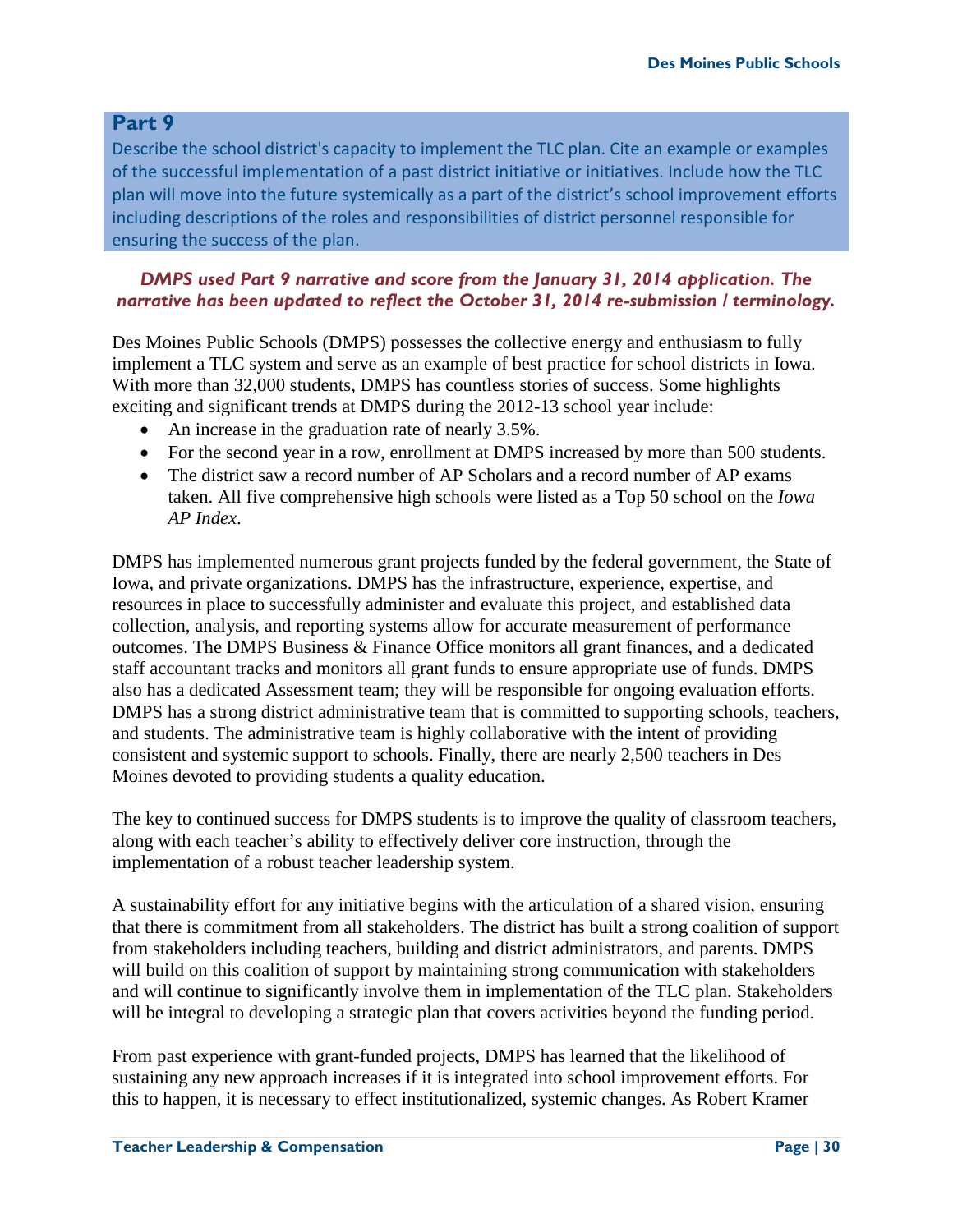(2002) stated: "Institutionalization is the active process of establishing your initiative--not merely continuing your program, but developing relationships, practices, and procedures that become a lasting part of the community."

In order to monitor the success of the TLC plan over time, DMPS will implement a system of continuous summative and process evaluation activities. Critical success factors will be identified, and modifications will be made as needed to improve efficiencies of the system. Each year, DMPS will take steps to update district procedures to ensure continued success of the TLC program as well as identify cost-effective strategies to sustain such functions. Examples of costeffective strategies include embedding TLC services into school improvement planning, integrating TLC functions with existing activities, redistributing existing resources to sustain TLC functions, and using grant outcomes to leverage new funds.

Through continuous monitoring and evaluation, this TLC initiative will be a catalyst for systemic change. Approaching sustainability as systemic change will require DMPS to address the four major phases of the change process, as identified by Adelman & Taylor (2003):

| <b>PHASE</b>                                                                                                                                                          | <b>ACTION STEPS</b>                                                                                                                                                                                                                                                                                                                                                                                                                                                                                                                                                                                 |
|-----------------------------------------------------------------------------------------------------------------------------------------------------------------------|-----------------------------------------------------------------------------------------------------------------------------------------------------------------------------------------------------------------------------------------------------------------------------------------------------------------------------------------------------------------------------------------------------------------------------------------------------------------------------------------------------------------------------------------------------------------------------------------------------|
| <b>I. Creating Readiness (with</b><br>respect to the climate-culture<br>for change): Enhancing the<br>motivation and capability of a<br>critical mass of stakeholders | Through the TLC planning grant, DMPS has engaged a variety of<br>stakeholders to develop and garner support for the plan.<br>Stakeholders will continue to be engaged in the months leading up to<br>implementation to maintain motivation.                                                                                                                                                                                                                                                                                                                                                         |
| 2. Initial Implementation:<br>Phasing changes in with well-<br>designed mechanisms for<br>guidance and support                                                        | The TLC system will be supported by central administration to<br>ensure the plan is implemented in a way that positively affects<br>teachers' knowledge and skills, as well as student learning outcomes.<br>Teacher will be supported through the existing professional<br>development (PD) structure. A common PD time (early release<br>Wednesdays) has created a culture of inquiry and collaboration<br>among DMPS teachers and leaders. During implementation, portions<br>of this time will be used to establish consensus around expectations,<br>procedures, and outcomes of the TLC plan. |
| 3. Institutionalization:<br>Maintaining and sustaining<br>changes through policies and<br>practices                                                                   | Stakeholders will have ongoing opportunities to provide input, which<br>will be used to refine the supporting structures of the TLC system.<br>DMPS will identify critical success factors that can be sustained<br>through policy/procedures and take steps to institutionalize them<br>(e.g. teacher leaders are integral members of the school's<br>instructional leadership team and each school should hire its allotted<br>Teacher Leader ratio).                                                                                                                                             |
| 4. Ongoing Evolution &<br><b>Creative Renewal: Enabling</b><br>stakeholders to become a<br>community of learners                                                      | The DMPS Continuous Improvement Loop will provide the<br>framework for ongoing evaluation and evolution of the TLC system.                                                                                                                                                                                                                                                                                                                                                                                                                                                                          |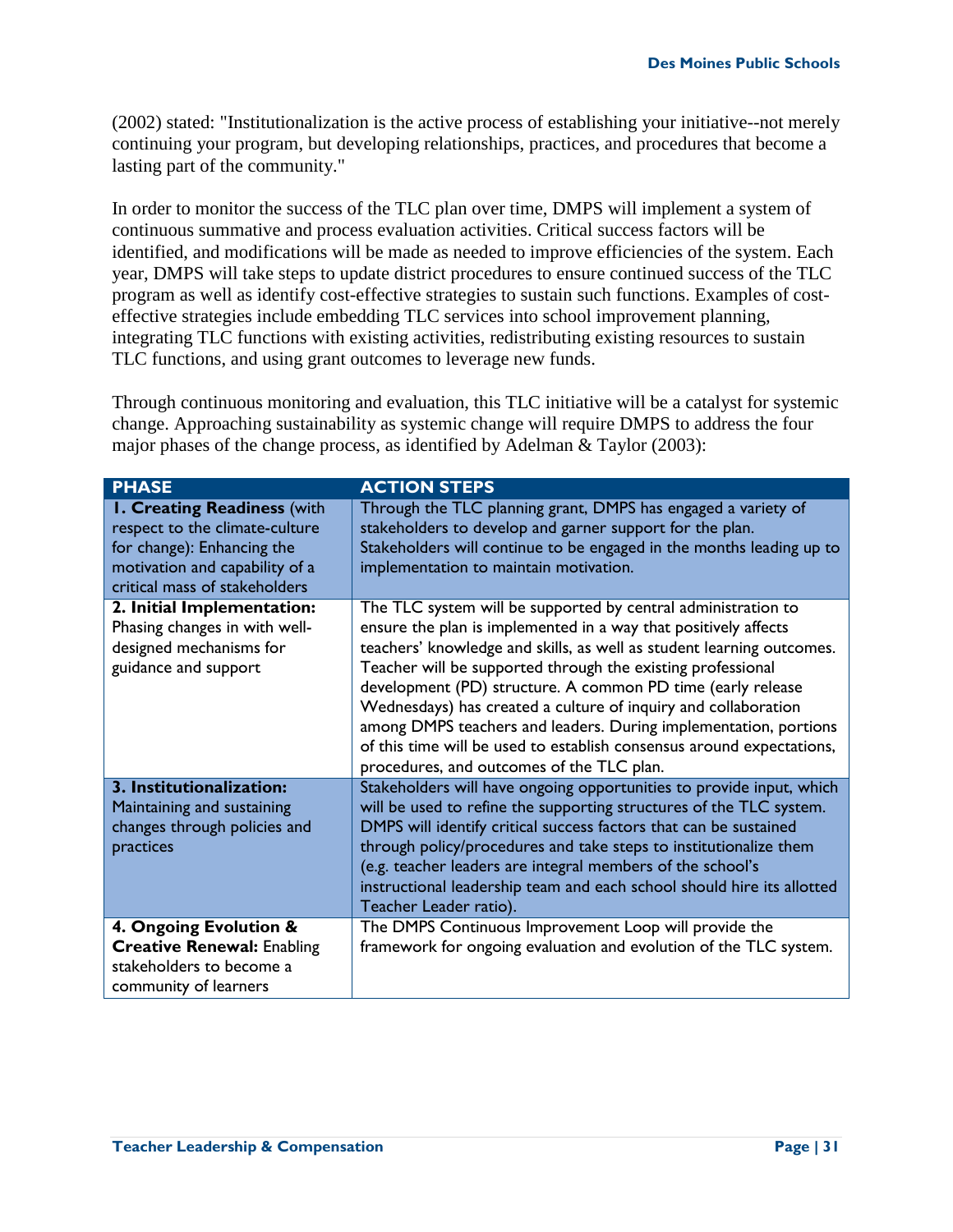Describe how the TLC budget is aligned to the school district's goals for the proposed TLC system. The budget narrative should make clear connections between costs, roles and goals.

Using TLC funds, DMPS will implement a system that achieves the district's TLC goals. Funds will be spent on salary supplements for Teacher Leader positions, classroom coverage (ranging from full-release to sub coverage), professional development (PD), and mileage. TLC funding will help DMPS move from a loosely-organized teacher leadership structure where most leadership positions are unpaid and do not benefit from ongoing PD/support to a system that trains, supports, and compensates all Teacher Leaders. Funding will enable the district to meet its goals to attract able and promising new teachers, retain effective teachers by providing enhanced career opportunities, reward professional growth, and promote opportunities for collaboration. Achieving these goals will enable DMPS to improve student achievement in Des Moines.

#### **RAISE THE MINIMUM SALARY [Budget - \$0]**

DMPS minimum salary is above the required minimum salary.

#### **SALARY SUPPLEMENTS [Budget - \$1,898,650]**

*NOTE: Regardless of whether the position is new or existing, each teacher supported through TLC funds will be hired using a rigorous selection process detailed in §6.*

**Teachers in Coaching roles (196)** [Instructional (150), Technology Integration (12), SPED (16), and Induction (18)] will provide coaching and PD on best practice regarding such things as IA Core Curriculum, assessment, and effective instruction. For additional time and leadership responsibilities, Coaches will receive a total salary supplement of \$4,200, which is inclusive of 6 outside of contract days to engage in PD. Total Cost: \$823,200

**District PLC Facilitators (120)** will plan and lead eight focused learning sessions with peers on early-release Wednesdays, as part of DMPS' professional development system. Facilitator roles will vary; however, all will guide/direct specific programs and teams. For additional time and leadership responsibilities, PLC Facilitators will receive a total salary supplement of \$1,450, which is inclusive of 3 additional contract days to engage in PD. Total Cost: \$174,000

**Demonstration Classroom Teachers (55)** will open their classrooms to provide a laboratory for colleagues and school leaders to see best practices in action. Intentionally spread across all content areas, these demonstration classrooms will highlight particular core practices necessary for high-quality teaching and learning. Teacher Leaders will model and debrief teaching practice with visiting practitioners. For additional time and leadership responsibilities, Demonstration Classroom Teachers will receive a total salary supplement of \$2,950, which is inclusive of 3 additional contract days to engage in PD. Total Cost: \$162,250

**Teachers in the TLC Coordinator roles (2)** will be responsible for assisting in the management and implementation of the district's TLC plan with the support of existing central office staff. For additional time and leadership responsibilities, Coordinators will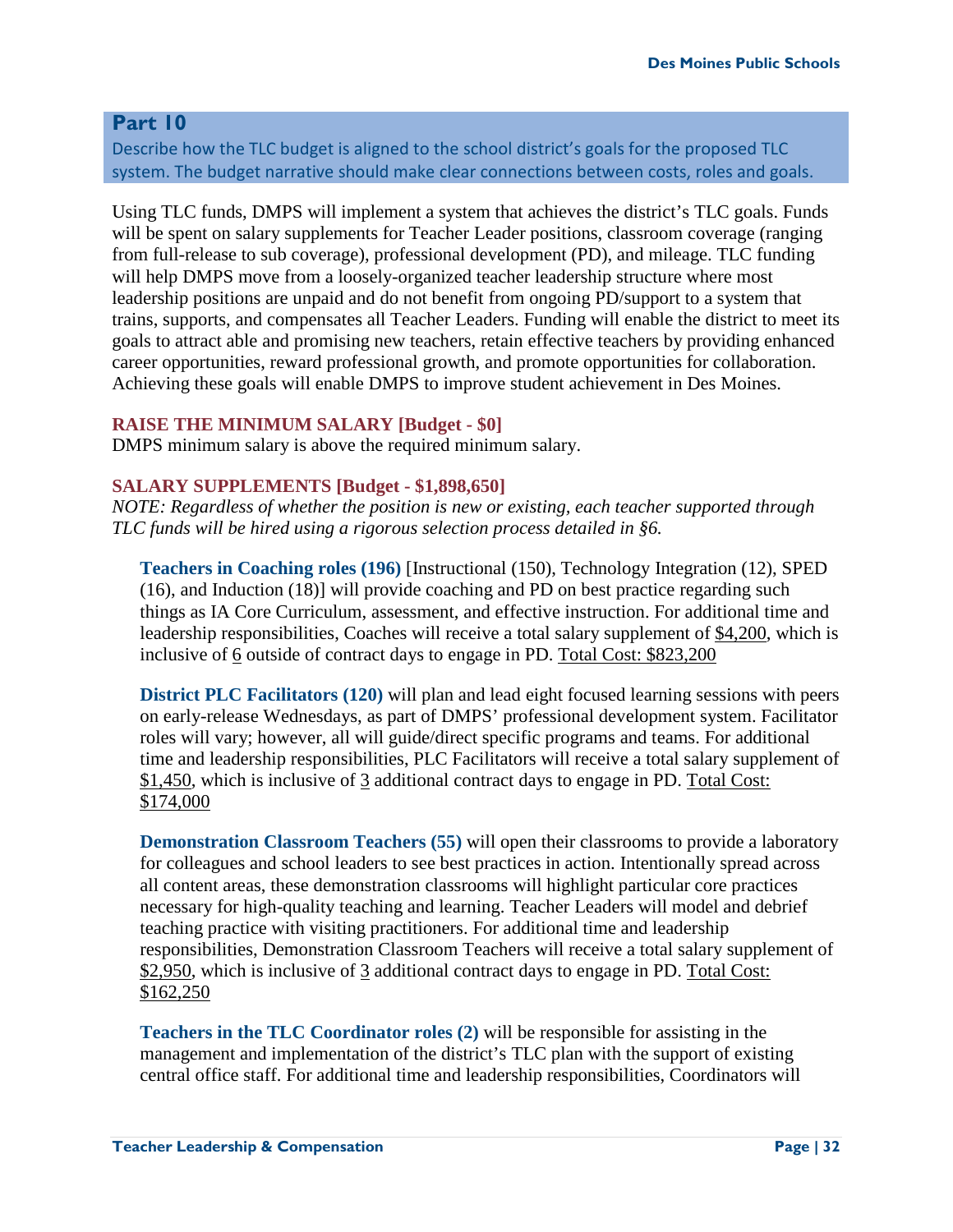receive a total salary supplement of \$10,000, which is inclusive of 20 additional contract days. Total Cost: \$20,000

**School-Based Teacher Leaders (496)** were previously informal roles. Each building will be allocated 6-12 School-Based Teacher Leader positions, based on school size. Within each school, 2-4 Teacher Leaders (TL) will be recognized as *Innovation Classroom Teachers*. Previously informal roles, these innovators will publicly identify, implement, assess, and promote new solutions at the site level. The remaining School-Based TLs will work collaboratively on *School Leadership Teams* to create, facilitate, and evaluate the school improvement plan and support teacher peers in implementing improvement strategies related to grade-level or departmental goals. For additional time and leadership responsibilities, School-Based TLs will receive a total salary supplement of \$1,450, which is inclusive of 3 additional contract days to engage in PD. Total Cost: \$719,200

## **CLASSROOM COVERAGE/SALARIES [Budget - \$8,055,500]**

The district is budgeting the total compensation to cover a full-release Teacher Leader at \$89,000 per FTE; however, actual total compensation will be based on the individual teacher's place on the salary schedule and health insurance selection.

- Instructional Coaches: 73 new FTE teachers. 50-100% released. Total Cost: \$6,497,000
	- $\circ$  ES: 1 FTE per building = 37 FTE
	- o MS: 2 FTE per building  $= 20$  FTE
	- o HS, category (a):  $2$  FTE per building =  $8$  FTE
	- o HS, category (b):  $3$  FTE per building =  $6$  FTE
	- o Alternative Schools/Programs: 2 FTE district-wide
- Technology Integration Coaches: 12 new FTE. 100% released. Total Cost: \$1,068,000
- Induction Coaches: 3 new FTE. 100% released. Total Cost: \$267,000
- TLC Coordinators: 2 new FTE. 100% released. Total Cost: \$178,000

Funds are also allocated to hire substitutes/teacher emeritus to cover classrooms to allow teachers to observe or co-teach with Teacher Leaders in demonstration classrooms. Total Cost: \$45,500

## **PROFESSIONAL DEVELOPMENT [Budget - \$41,694.42]**

Funds are allocated for consultants, development, and materials to train teachers in leadership pathways. Teacher Quality PD, Title I PD, and Title IIA funds will be used in coordination with TLC funds to provide for PD activities. TLC PD funds will be supplemented with approximately \$200,000 in additional funds. PD for all Teacher Leaders will focus on the Iowa Department of Education's *TLC System - Framework for Learning Supports*; Coaches will also receive PD on coaching from the New Teacher Center, Marzano's Instructional Framework, and role-specific training.

## **OTHER COSTS [Budget - \$14,000]**

Funds are budgeted for local mileage for teachers in leadership pathways to travel to buildings throughout the district to plan, deliver, and attend PD/other activities and for teachers to visit demonstration classrooms.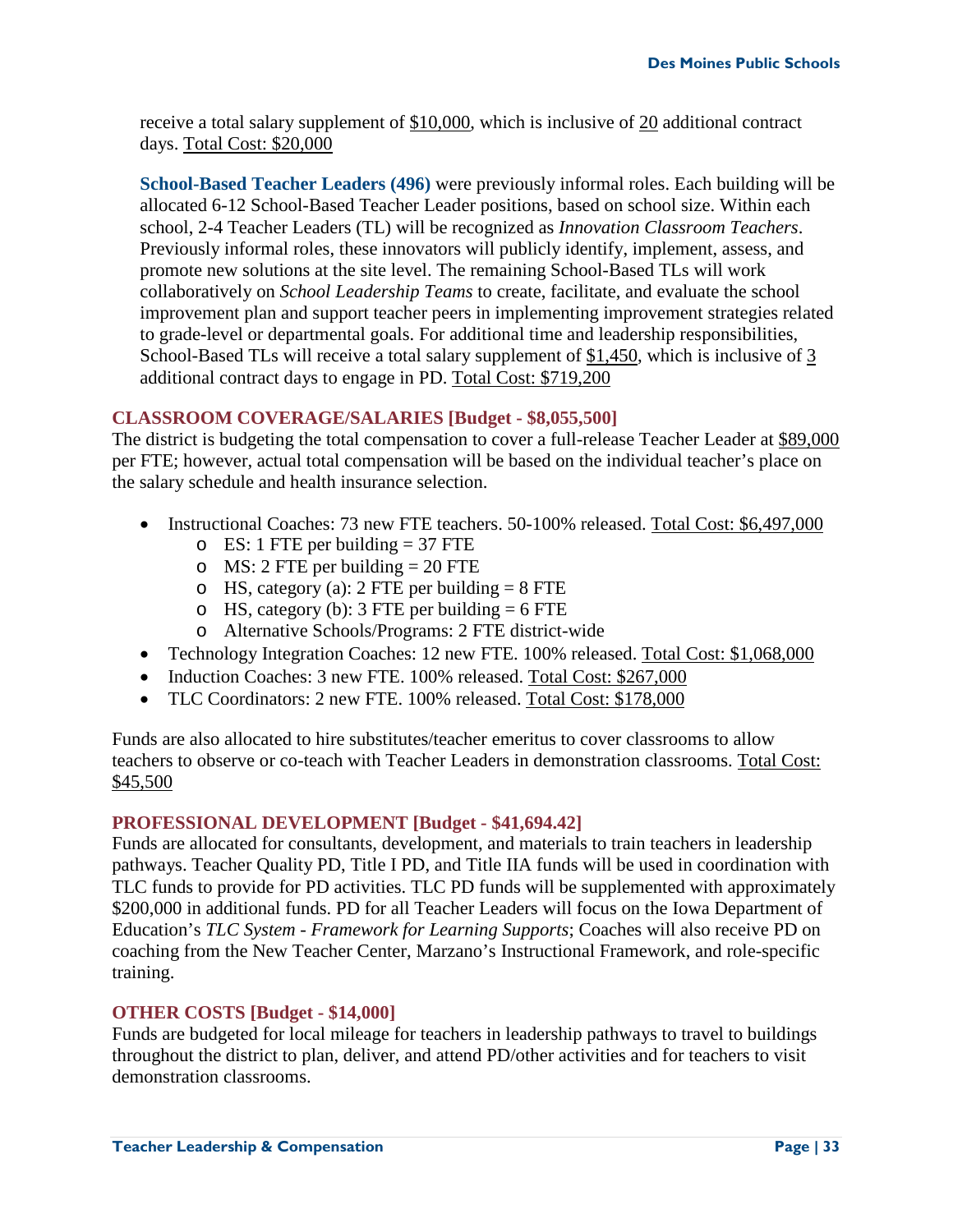| <b>Expense</b>                   | <b>Cost</b> | <b>Units</b>     | <b>Subtotal</b> | <b>Amount Budgeted</b> |
|----------------------------------|-------------|------------------|-----------------|------------------------|
| <b>Raise the Minimum Salary:</b> |             |                  |                 |                        |
| None                             | ä,          | $\blacksquare$   | ä,              |                        |
|                                  |             |                  |                 |                        |
| <b>Salary Supplements:</b>       |             |                  |                 | 1,898,650              |
| Coaches                          | 4,200       | 196              | 823,200         |                        |
| <b>District PLC Facilitators</b> | 1,450       | $\overline{120}$ | 174,000         |                        |
| <b>Demonstration Classroom</b>   | 2,950       | 55               | 162,250         |                        |
| <b>Teachers</b>                  |             |                  |                 |                        |
| <b>TLC Coordinators</b>          | 10,000      | $\overline{2}$   | 20,000          |                        |
| <b>School-Based Teacher</b>      | 1,450       | 496              | 719,200         |                        |
| Leaders                          |             |                  |                 |                        |
|                                  |             |                  |                 |                        |
| <b>Classroom Coverage:</b>       |             |                  |                 | 8,055,500              |
| <b>Instructional Coaches</b>     | 89,000      | 73               | 6,497,000       |                        |
| Technology Integration           | 89,000      | 12               | 1,068,000       |                        |
| Coaches                          |             |                  |                 |                        |
| <b>Induction Coaches</b>         | 89,000      | $\overline{3}$   | 267,000         |                        |
| <b>TLC Coordinators</b>          | 89,000      | $\overline{2}$   | 178,000         |                        |
| Substitute costs: \$130 per      | 130         | 350              | 45,500          |                        |
| day $\times$ 350 days            |             |                  |                 |                        |
|                                  |             |                  |                 |                        |
| <b>Professional Development:</b> |             |                  |                 | 41,694.42              |
| Consultants, PD                  |             |                  |                 |                        |
| development & Materials for      | 41,694.42   | $\mathbf{I}$     | 41,694.42       |                        |
| Participants (Estimated)         |             |                  |                 |                        |
|                                  |             |                  |                 |                        |
| <b>Other Costs:</b>              |             |                  |                 | 14,000                 |
| Local Mileage: \$0.56 per        | 0.56        | 25,000           | 14,000          |                        |
| mile $\times$ 25,000 miles       |             |                  |                 |                        |
|                                  |             |                  |                 |                        |
| <b>Total</b>                     |             |                  |                 | 10,009,844.42          |